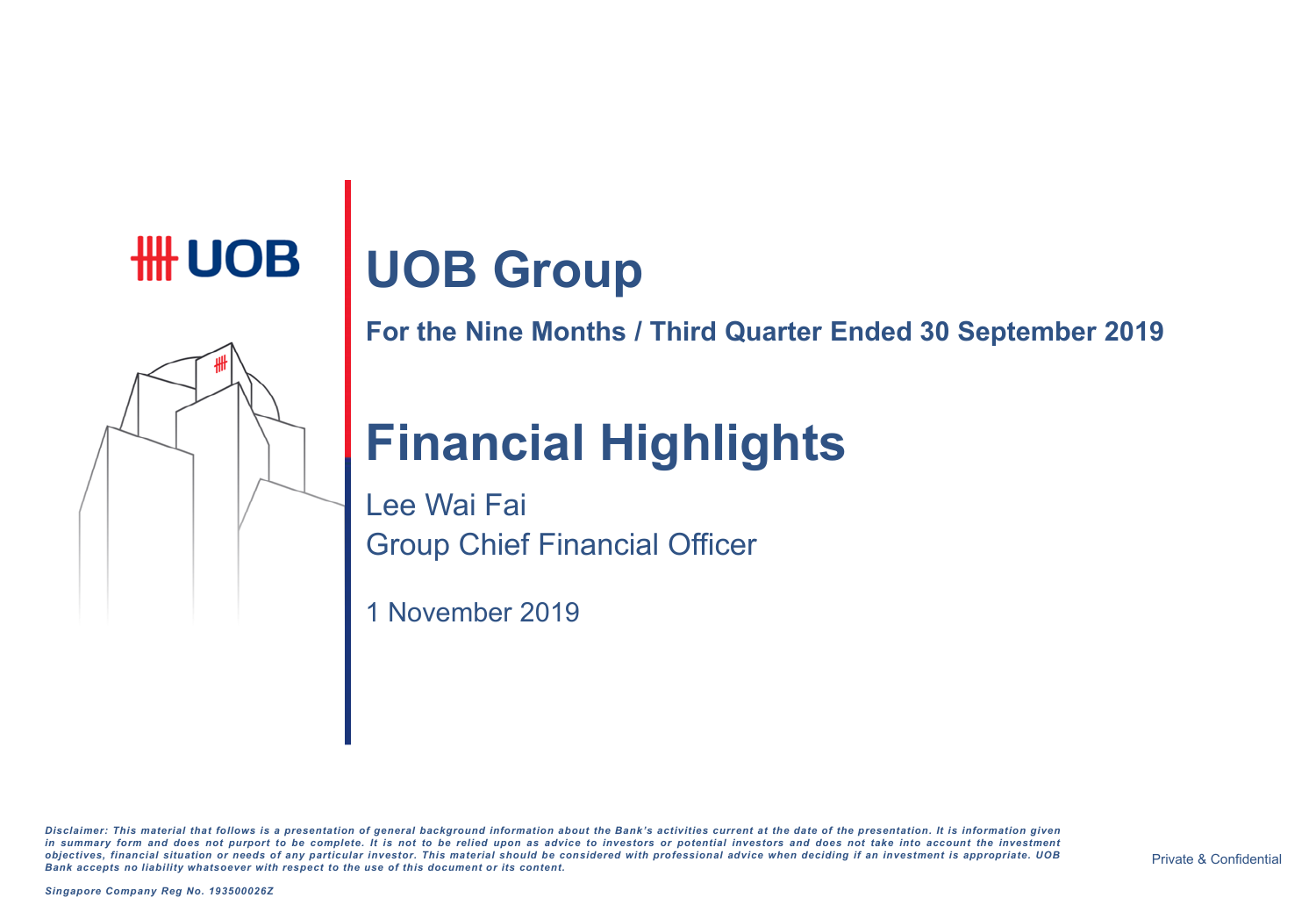# **III UOB**

# **Financial Highlights**

**Sustained Profits NPAT(9M19) 8% YoY \$3.34b 8% YoY \$1.12b NPAT (3Q19) 4% QoQ Steady return on equity at 11.9%; balance sheet stays sound** • Total income for 9M19 up 10% to a new high of \$7.60 billion, led by broad-based loan growth and higher trading and investment income • Healthy loan-to-deposit ratio at 89.3%; LCR for the year at 146% and NSFR at 107% • NPL ratio stable at 1.5% with unsecured NPA coverage high at 210%; total credit costs increased 3 bps to 17 bps • Strong capital position with CET1 at 13.7%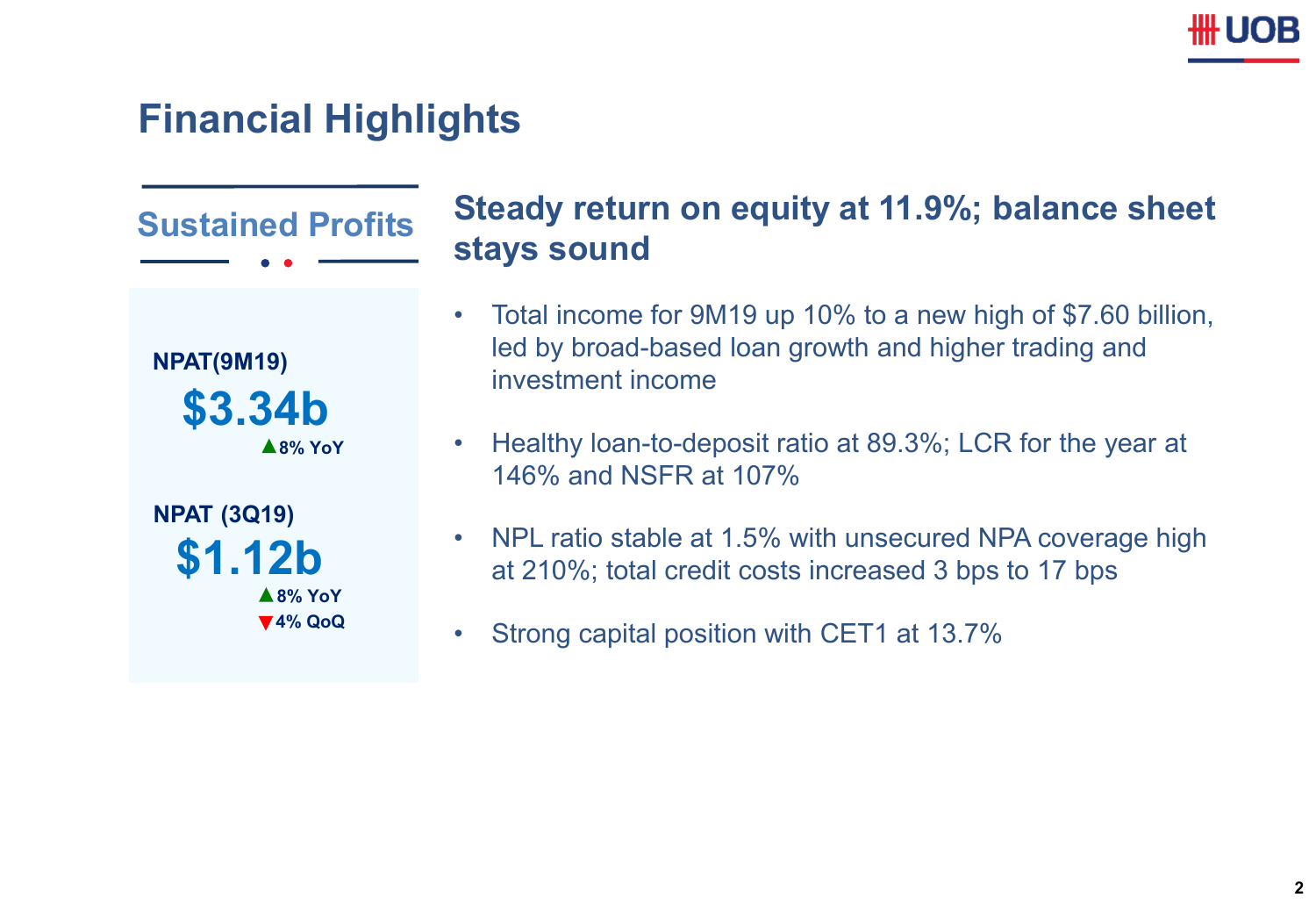## **III UOB**

#### **Nine months earnings up 8% to new high of \$3.34 billion**

|                         | <b>9M19</b>   | <b>9M18</b>   | $YOY + / (-)$ |                             |
|-------------------------|---------------|---------------|---------------|-----------------------------|
|                         | $\mathsf{sm}$ | $\mathsf{Sm}$ | $\mathsf{Sm}$ | $\%$                        |
| Net interest income     | 4,927         | 4,612         | 315           | 7 <sub>A</sub>              |
| Net fee income          | 1,557         | 1,500         | 57            | $4 \triangle$               |
| <b>Others</b>           | 1,114         | 789           | 325           | 41 $\triangle$              |
| <b>Total income</b>     | 7,598         | 6,901         | 697           | 10 $\triangle$              |
| Less: Total expenses    | 3,356         | 3,019         | 337           | 11 $\triangle$              |
| <b>Operating profit</b> | 4,242         | 3,881         | 361           | $9^{\circ}$                 |
| Less: Total allowances  | 289           | 265           | 24            | $9$ $\triangle$             |
| Add: Assoc & JV         | 31            | 106           | (74)          | $(70)$ $\blacktriangledown$ |
| Net profit              | 3,338         | 3,092         | 246           | 8                           |

- Higher net interest income (NII) lifted by healthy loan growth of 8%.
- Stronger trading and investment income and steady fee growth.
- Expenses increased due to higher staff, revenue and ITrelated expenses. Cost/Income ratio at 44.2%.
- Allowances increased from the low level a year ago.
- Contributions from associates declined due to reduced interest in associated companies.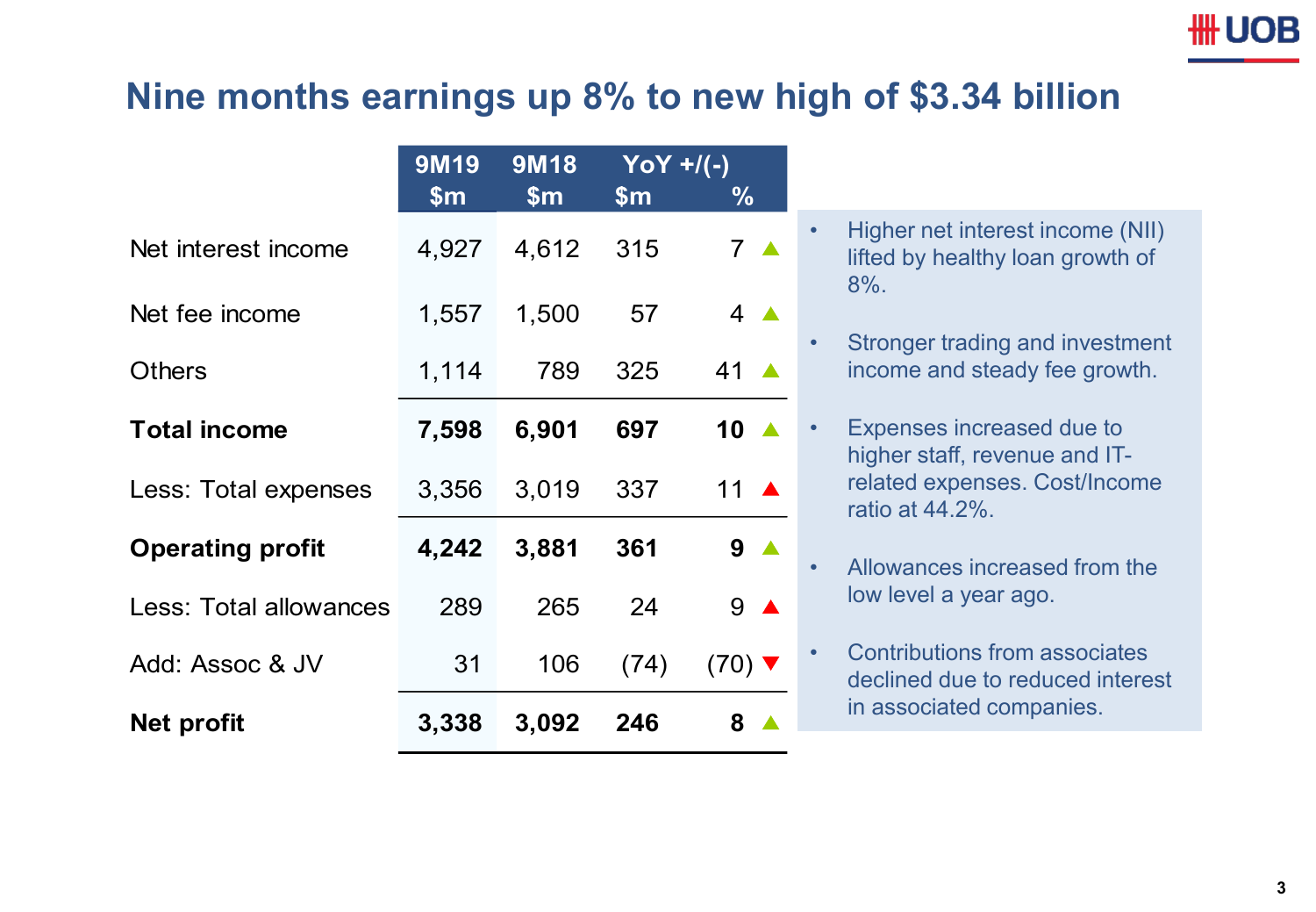## **Third quarter earnings grew 8% from a year ago**

|                               | <b>3Q19</b>   | <b>3Q18</b>   | $YOY + / (-)$ |                     |  |
|-------------------------------|---------------|---------------|---------------|---------------------|--|
|                               | $\mathsf{Sm}$ | $\mathsf{Sm}$ | $\mathsf{Sm}$ | ℅                   |  |
| Net interest income           | 1,687         | 1,599         | 87            | 5 <sub>A</sub>      |  |
| Net fee income                | 551           | 484           | 67            | 14 $\triangle$      |  |
| <b>Others</b>                 | 371           | 244           | 127           | 52 ▲                |  |
| <b>Total income</b>           | 2,609         | 2,327         | 282           | 12 $\blacktriangle$ |  |
| Less: Total expenses          | 1,154         | 1,011         | 143           | 14 $\triangle$      |  |
| <b>Operating profit</b>       | 1,455         | 1,317         | 139           | 11 $\triangle$      |  |
| <b>Less: Total allowances</b> | 145           | 95            | 50            | 53 ▲                |  |
| Add: Assoc & JV               | 14            | 25            | (10)          | (42) ∇              |  |
| Net profit                    | 1,118         | 1,037         | 81            | 8                   |  |

- Higher NII driven by loan growth of 8% YoY.
- Fees increased from wealth management flows, loan-related and credit card fees.
- Other income lifted from improved treasury customer flows and investment income.
- Higher expenses in line with income growth and investment in strategic initiatives.
- Higher allowances for impaired assets.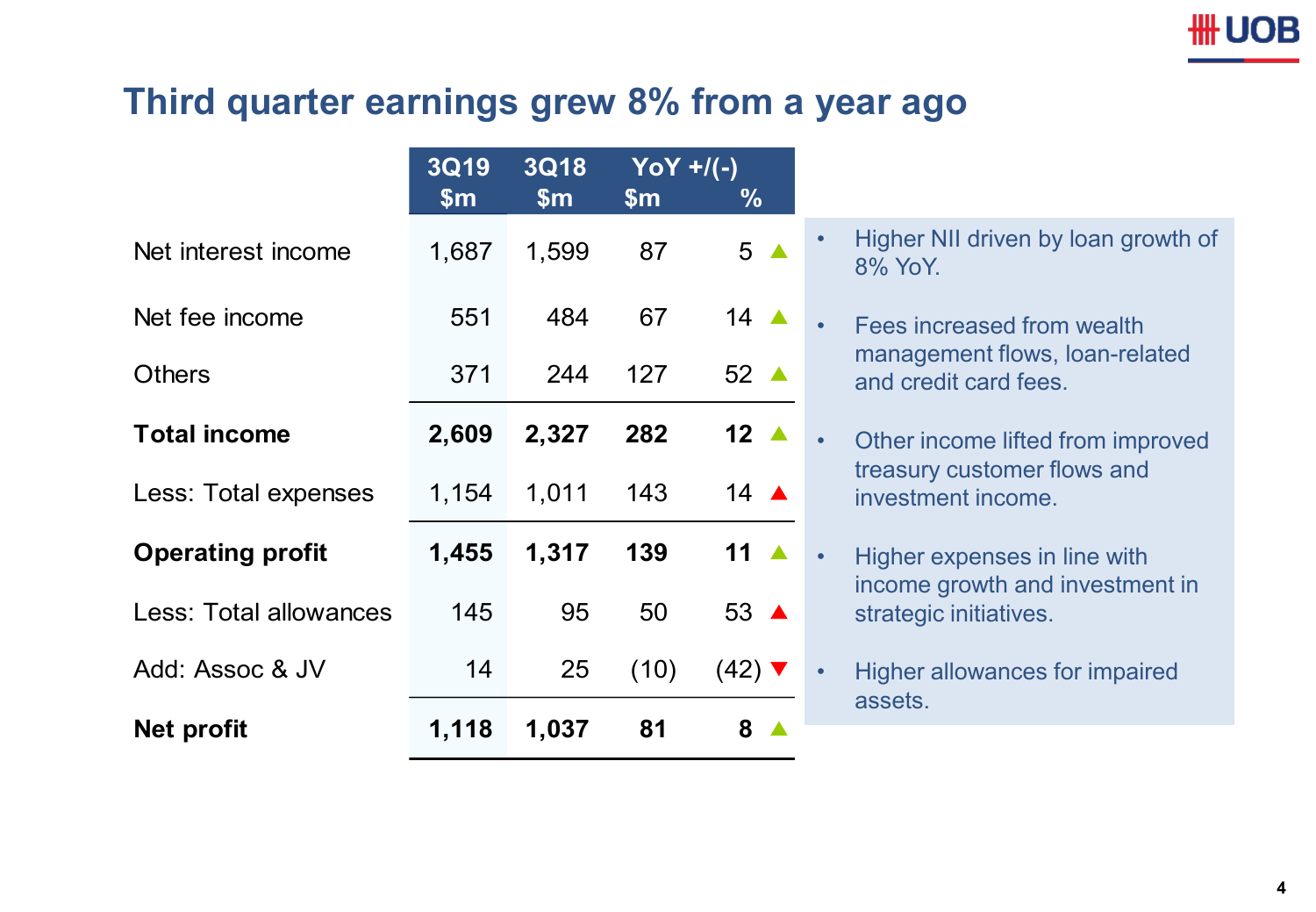## **QoQ earnings 4% down as credit costs increased**

|                         | <b>3Q19</b>   | <b>2Q19</b>   | $QoQ$ +/(-)   |                            |
|-------------------------|---------------|---------------|---------------|----------------------------|
|                         | $\mathsf{Sm}$ | $\mathsf{Sm}$ | $\mathsf{Sm}$ | $\frac{0}{0}$              |
| Net interest income     | 1,687         | 1,653         | 33            | $2^{\triangle}$            |
| Net fee income          | 551           | 527           | 25            | 5 <sub>4</sub>             |
| <b>Others</b>           | 371           | 403           | (32)          | $(8)$ $\blacktriangledown$ |
| <b>Total income</b>     | 2,609         | 2,583         | 26            | 1 <sub>A</sub>             |
| Less: Total expenses    | 1,154         | 1,129         | 24            | $2^{\triangle}$            |
| <b>Operating profit</b> | 1,455         | 1,453         | $\mathbf{2}$  | $\bullet$ $\bullet$        |
| Less: Total allowances  | 145           | 51            | 95            | $>100$ $\triangle$         |
| Add: Assoc & JV         | 14            | (0)           | 14            | $>100$ $\triangle$         |
| <b>Net profit</b>       | 1,118         | 1,168         | (49)          | $(4)$ $\blacktriangledown$ |

- NII rose 2% from additional day count and asset growth.
- Higher fees driven by strong wealth management flows.
- Decrease in other income due to seasonality of dividend income.
- Allowances increased mainly from impaired loans.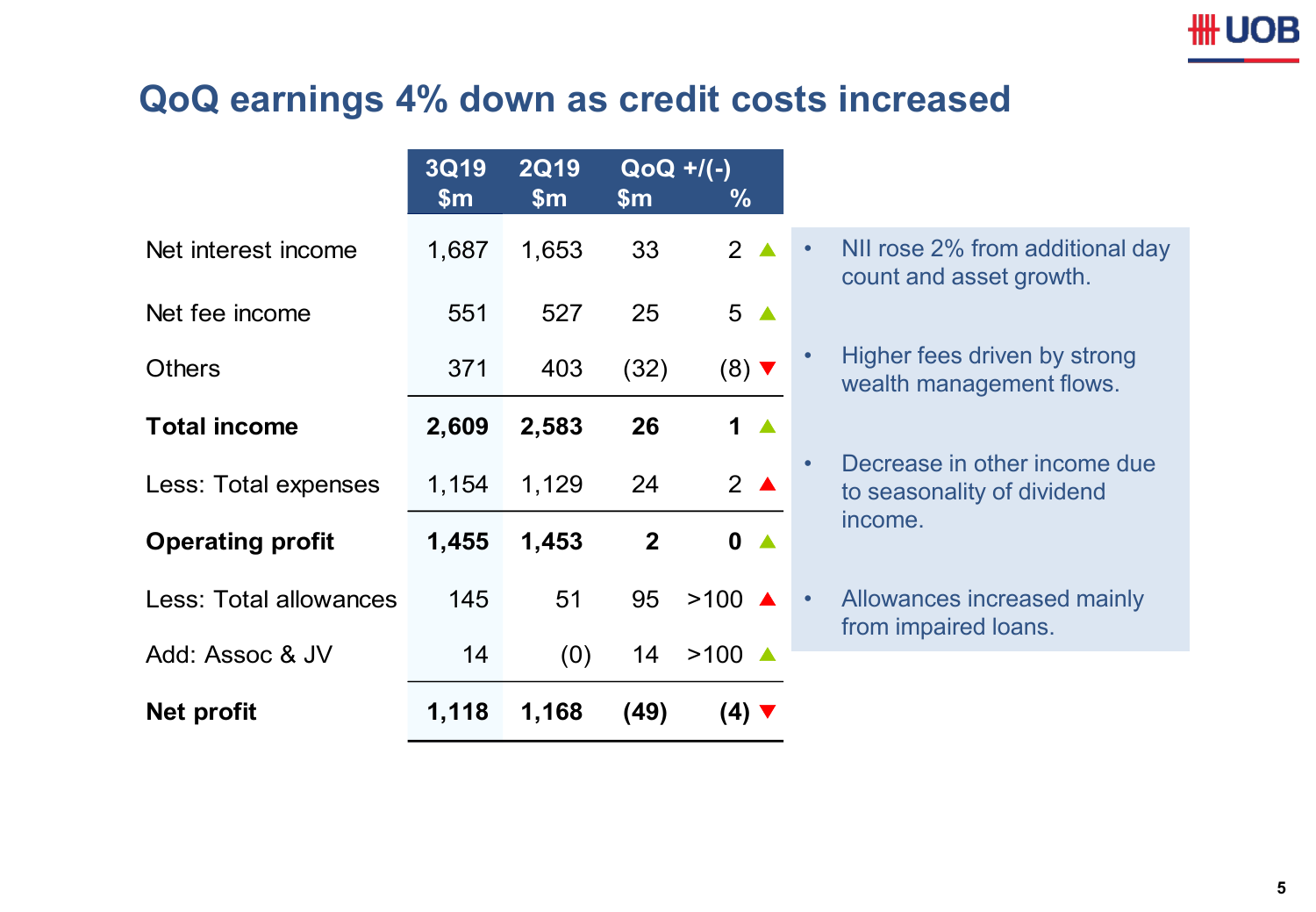# **HH UOB Operating profit driven by stronger performance in Singapore while region remains broadly stable**

| <b>Operating</b><br><b>Profit</b> | <b>9M19</b><br>\$m\$ | <b>9M18</b><br>\$m\$ | $+/(-)$<br>$\frac{0}{0}$ | <b>At</b><br>constant<br><b>FX</b> rate<br>$+$ /(-)<br>$\frac{0}{0}$ | 10%<br>10%<br>41%<br>3%<br>9M19<br>7%<br>59%<br>11% |
|-----------------------------------|----------------------|----------------------|--------------------------|----------------------------------------------------------------------|-----------------------------------------------------|
| Singapore                         | 2,519                | 2,201                | 14                       | 14                                                                   |                                                     |
| Regional:                         | 1,301                | 1,283                | 1                        | 1                                                                    | 10%                                                 |
| Malaysia                          | 479                  | 493                  | (3)                      | (1)                                                                  | 10%                                                 |
| <b>Thailand</b>                   | 295                  | 297                  | (1)                      | (5)                                                                  | 43%<br>3% 9M18<br>7%                                |
| Indonesia                         | 106                  | 105                  | 1                        | (1)                                                                  | 57%<br>13%                                          |
| $China^{(1)}$                     | 420                  | 387                  | 9                        | 8                                                                    |                                                     |
| <b>Others</b>                     | 422                  | 398                  | 6                        | 8                                                                    | Singapore<br>Indonesia                              |
| <b>Total</b>                      | 4,242                | 3,881                | 9                        | 9                                                                    | Malaysia<br>China<br>Thailand<br>Others             |

Note: 1. Comprise Mainland China, Hong Kong SAR and Taiwan.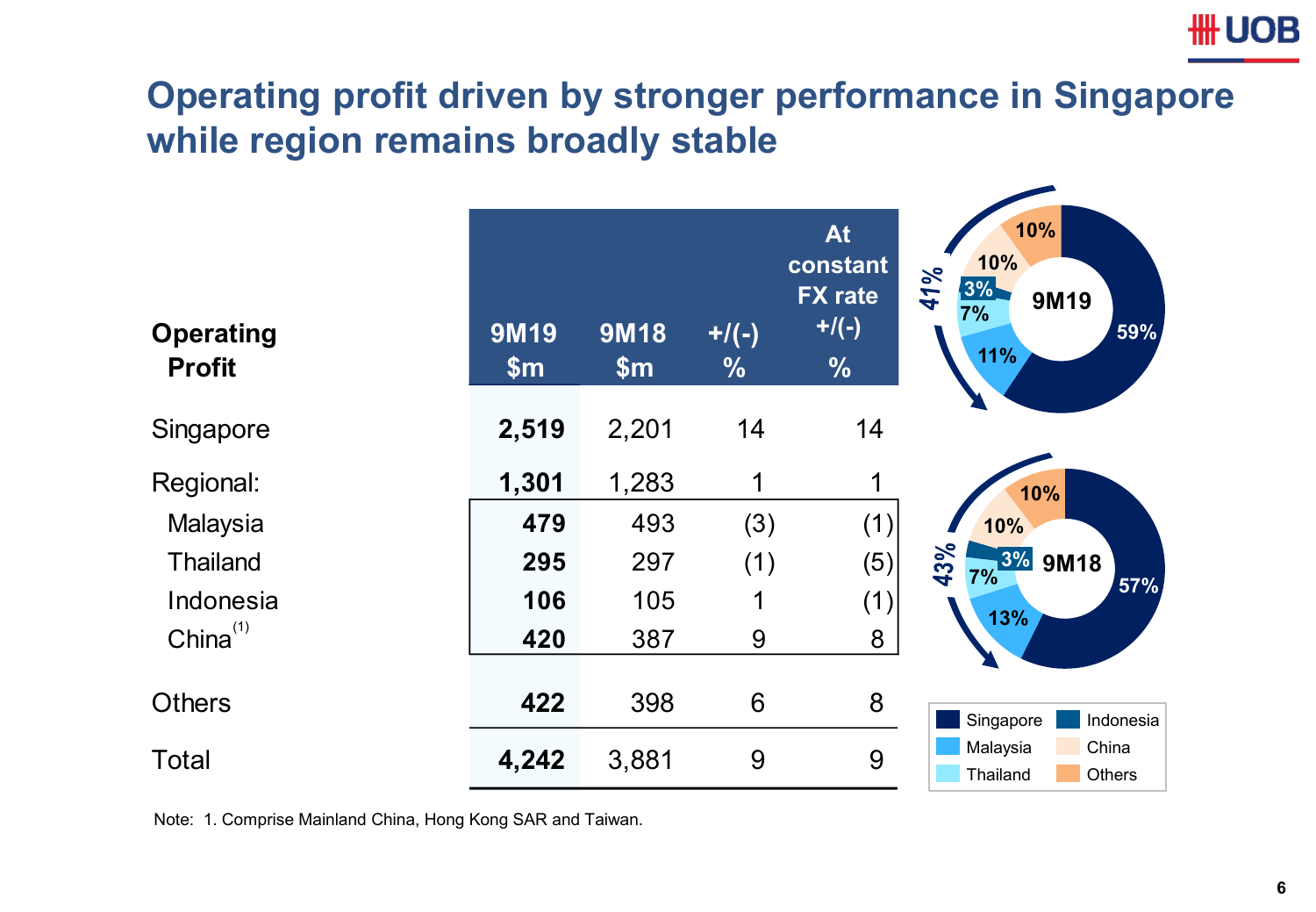

**6%**

#### **All business segments delivered healthy profit growth**

|                                 |             |             |                | <b>O</b> 70                      |
|---------------------------------|-------------|-------------|----------------|----------------------------------|
|                                 | <b>9M19</b> | <b>9M18</b> | $+$ /(-)       | 39%                              |
| <b>Segment Operating Profit</b> | \$m\$       | \$m\$       | $\frac{9}{6}$  | <b>9M19</b>                      |
| Group Retail (GR)               | 1,639       | 1,535       | $\overline{7}$ | 55%                              |
| Group Wholesale Banking (GWB)   | 2,346       | 2,255       | $\overline{4}$ |                                  |
| <b>Global Markets (GM)</b>      | 253         | 175         | 44             | 4%<br>$-2%$<br>40%               |
| Others <sup>*</sup>             | 4           | (84)        | >100           | <b>9M18</b>                      |
| <b>Total</b>                    | 4,242       | 3,881       | 9              | 58%                              |
|                                 |             |             |                | <b>GR</b><br>GWB<br>GM<br>Others |

\* Comprise Investment Management, Central Treasury, Corporate Functions and Banknotes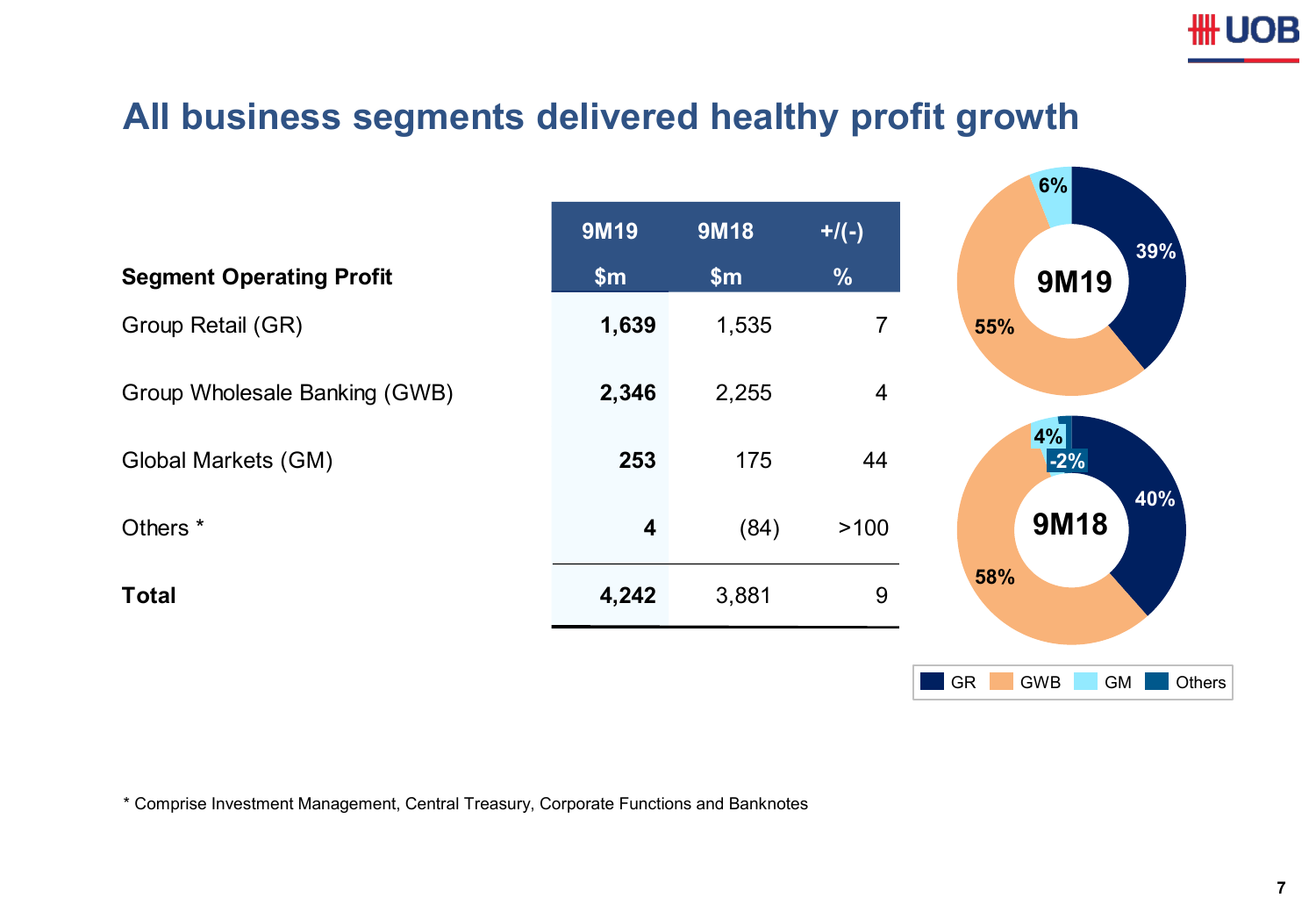# **QoQ NIM down 4 bps amid declining interest rates and a competitive pricing environment**



**III UOB**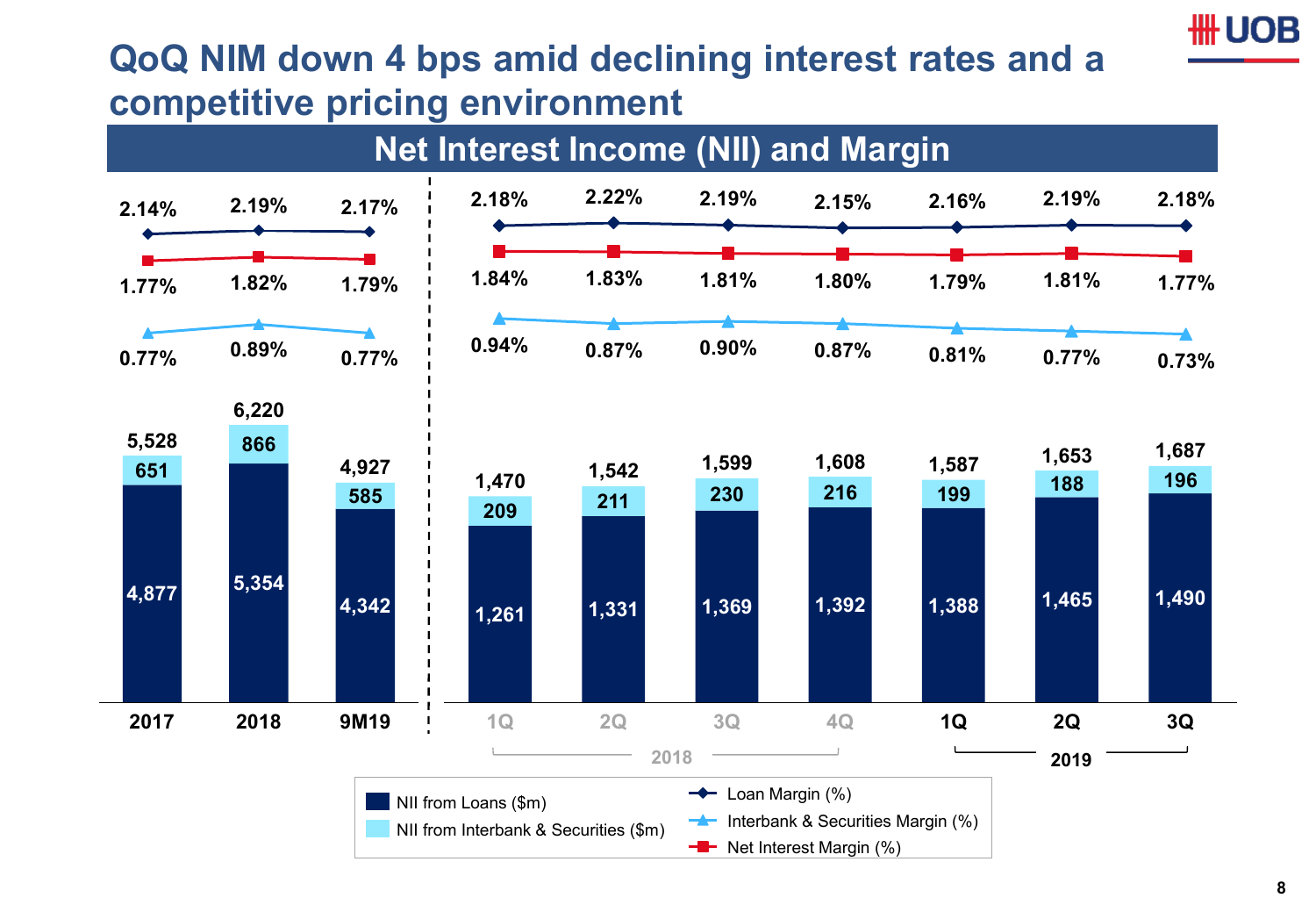# **Steady fee growth, wealth management flows improved QoQ**



**\# UOB**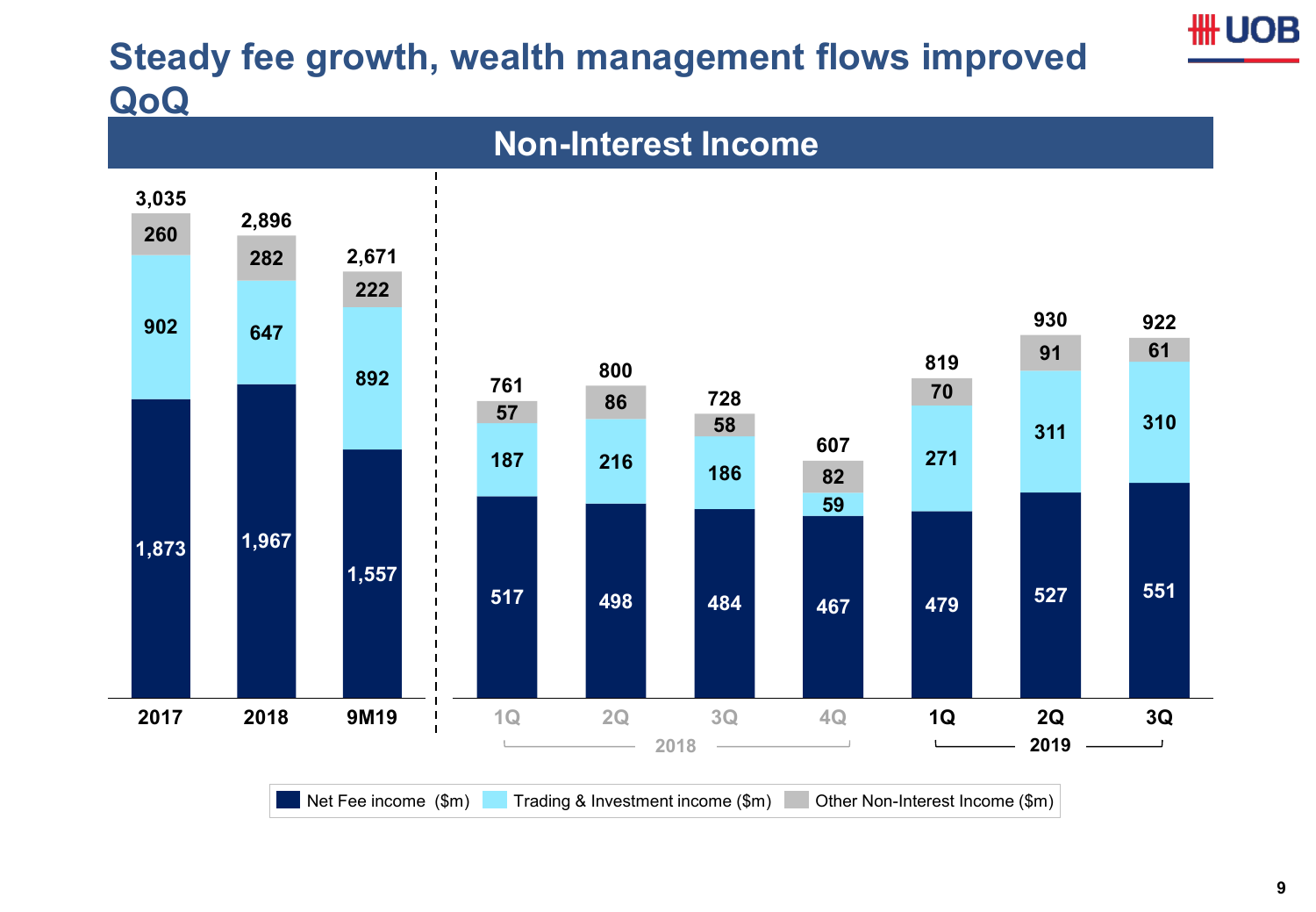#### **Cost/Income ratio maintained at 44.2%**

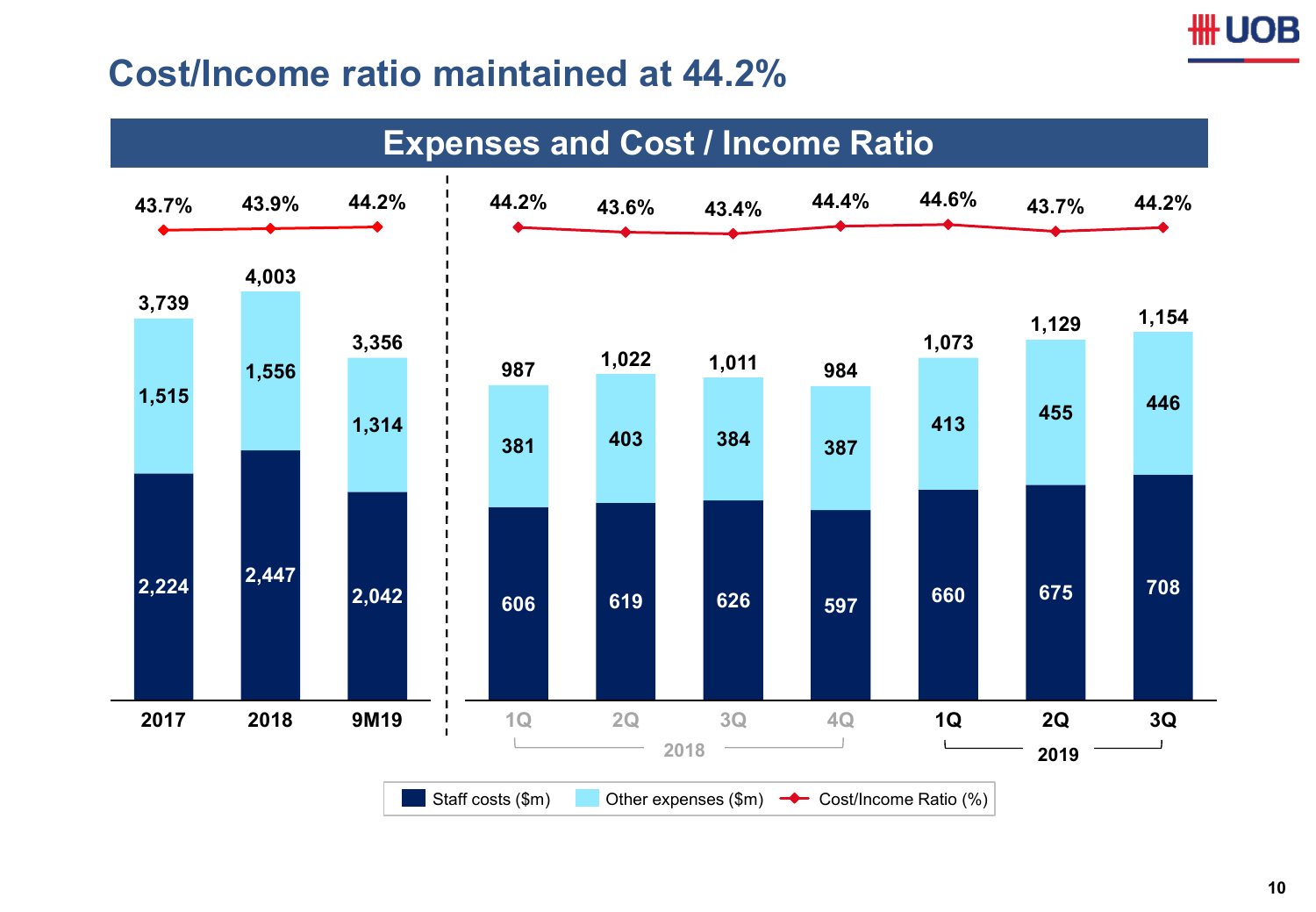#### **Total credit costs for the quarter increased to 23 bps**

**Total Allowances on Loans**

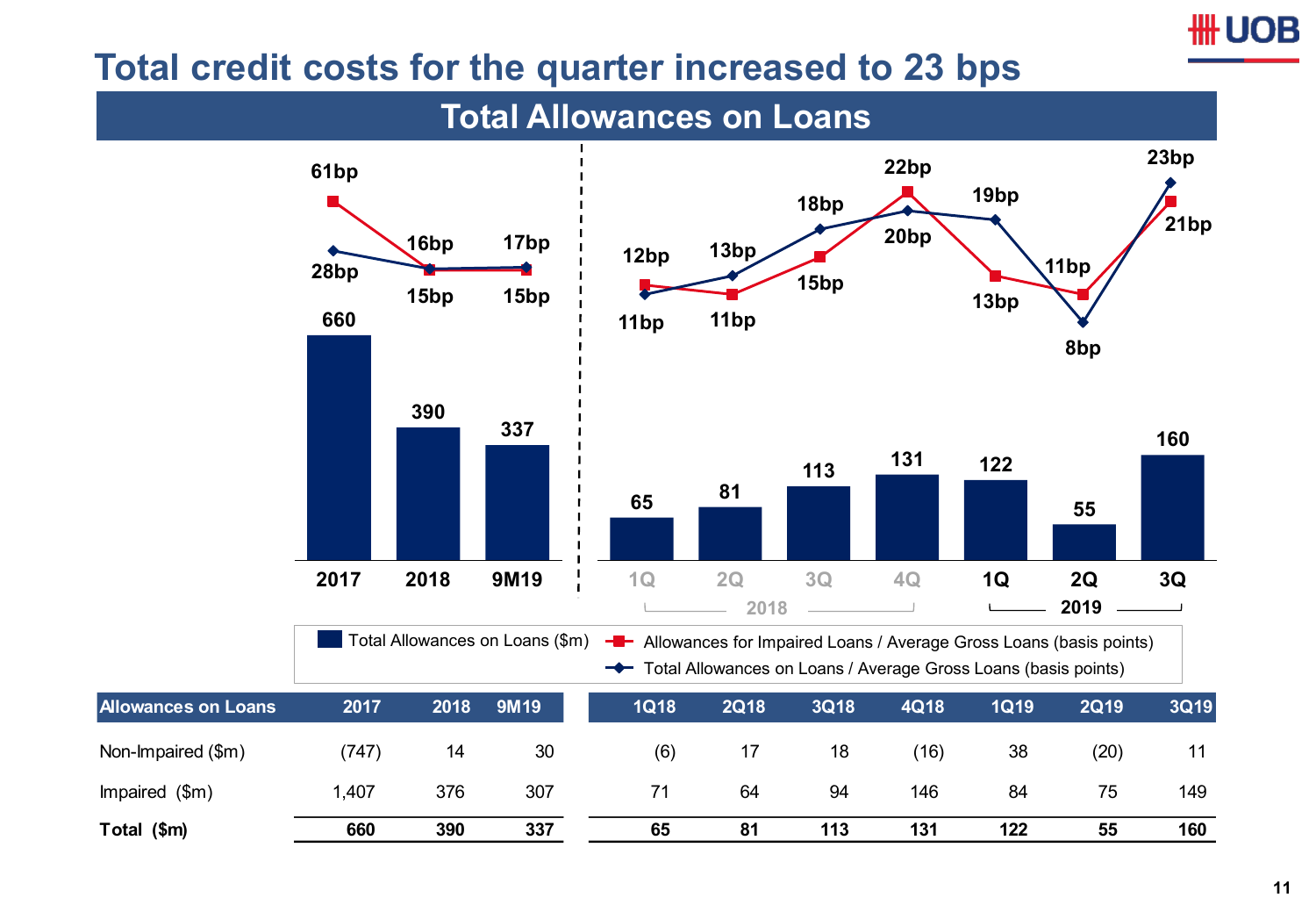#### **HH UOB**

#### **NPL ratio flat at 1.5%**

| $NPL$ (\$m)      | 4,138                           | 4,208                           | 4,185                             | 3,994                           | 4,055                           | 4,030                           | 4,191                           |
|------------------|---------------------------------|---------------------------------|-----------------------------------|---------------------------------|---------------------------------|---------------------------------|---------------------------------|
| <b>NPL Ratio</b> | 1.7%                            | 1.7%                            | 1.6%                              | 1.5%                            | 1.5%                            | 1.5%                            | 1.5%                            |
| $NPL$ (\$m)      | 290<br>150<br>692<br>485<br>603 | 300<br>139<br>721<br>482<br>623 | 290<br>[138]<br>749<br>416<br>629 | 230<br>120<br>545<br>456<br>558 | 223<br>107<br>531<br>485<br>571 | 416<br>106<br>497<br>495<br>553 | 421<br>101<br>511<br>503<br>590 |
|                  | 1,918                           | 1,943                           | 1,963                             | 2,085                           | 2,138                           | 1,963                           | 2,065                           |
|                  | Mar                             | Jun<br>2018                     | <b>Sep</b>                        | Dec                             | <b>Mar</b>                      | Jun<br>2019                     | <b>Sep</b>                      |
|                  |                                 | Singapore                       | Malaysia                          | Thailand                        | Chin $4^{(1)}$<br>Indonesia     | Others                          |                                 |

Note*:* 1. Comprise Mainland China, Hong Kong SAR and Taiwan.

Non-performing loans by geography are classified according to where credit risks reside, largely represented by the borrower's country of incorporation/operation for non-individuals and residence for individuals.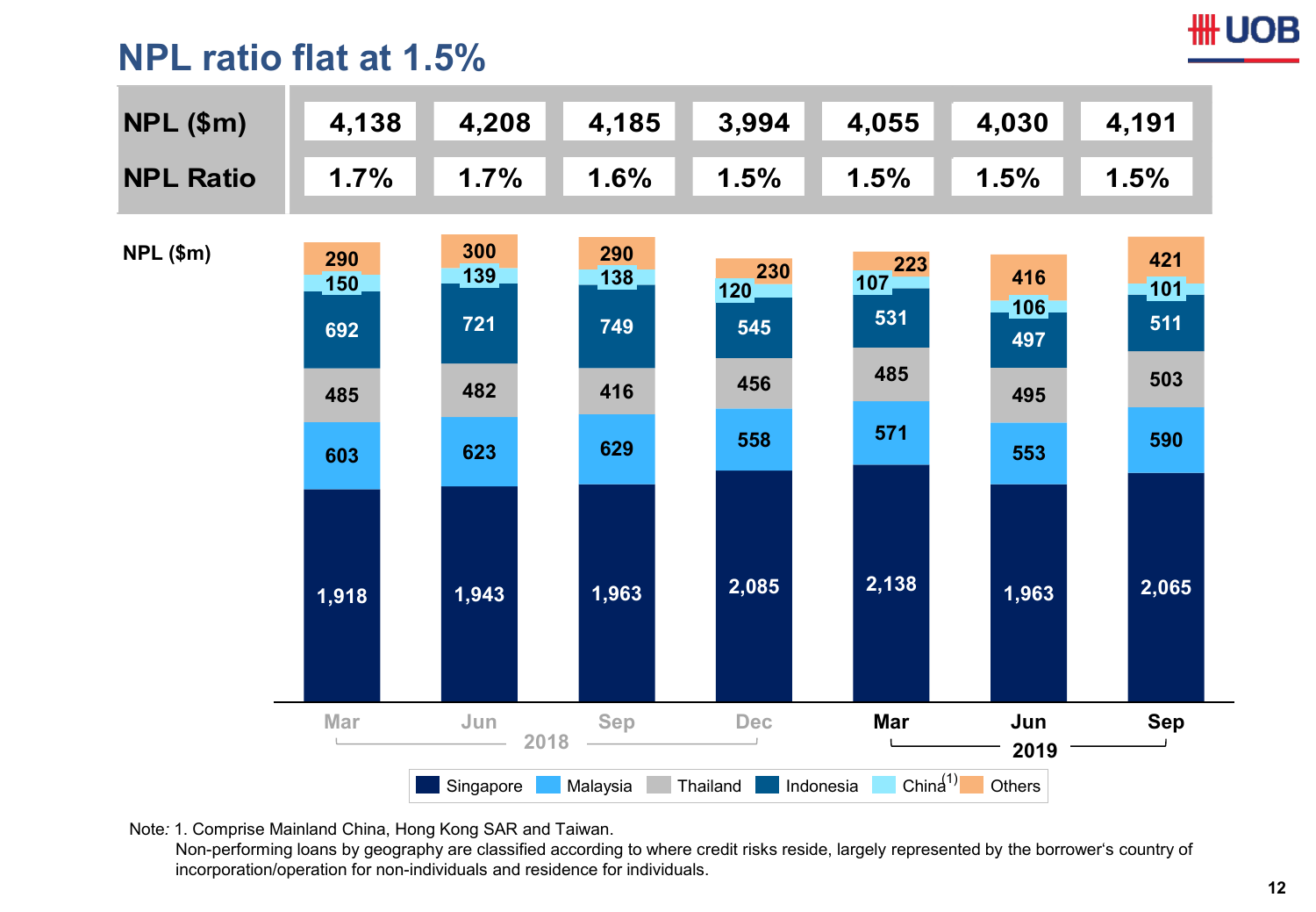## **Low NPA formation this quarter**

|                                        | 2018        |             | 2019                 |             |                                  |             |                          |
|----------------------------------------|-------------|-------------|----------------------|-------------|----------------------------------|-------------|--------------------------|
|                                        | 1Q<br>\$m\$ | 2Q<br>\$m\$ | 3Q<br>$\mathsf{S}$ m | 4Q<br>\$m\$ | 1 <sub>Q</sub><br>$\mathsf{S}$ m | 2Q<br>\$m\$ | $3\overline{Q}$<br>\$m\$ |
| NPAs at start of period                | 4,389       | 4,323       | 4,404                | 4,374       | 4,166                            | 4,215       | 4,185                    |
| Group wholesale and small enterprises  |             |             |                      |             |                                  |             |                          |
| <b>New NPAs</b>                        | 235         | 252         | 275                  | 370         | 230                              | 357         | 180                      |
| Upgrades, recoveries and translations  | (206)       | (88)        | (229)                | (257)       | (139)                            | (182)       | (38)                     |
| Write-offs                             | (129)       | (101)       | (29)                 | (392)       | (17)                             | (229)       | (26)                     |
|                                        | 4,289       | 4,386       | 4,421                | 4,095       | 4,240                            | 4,161       | 4,301                    |
| Group Retail (personal customers only) | 34          | 18          | (47)                 | 71          | (25)                             | 24          | 49                       |
| NPAs at end of period                  | 4,323       | 4,404       | 4,374                | 4,166       | 4,215                            | 4,185       | 4,350                    |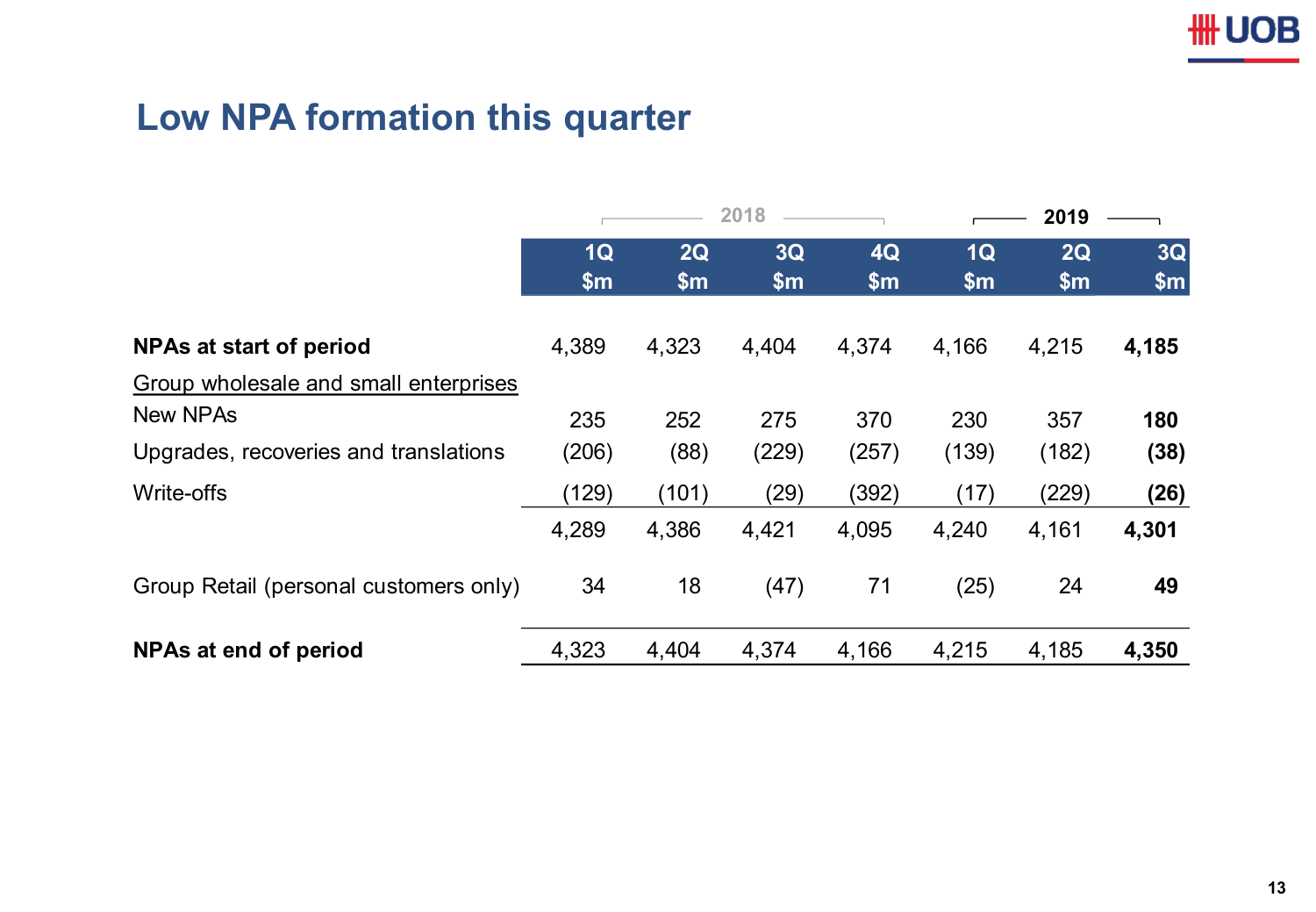# **UOB**

#### **NPA coverage remained adequate**

| <b>Total Allowances (\$m)</b> | 3,913 | 3,935 | 3,935 | 3,636 | 3,732 | 3,523 | 3,687 |
|-------------------------------|-------|-------|-------|-------|-------|-------|-------|
| NPA coverage (%)              | 91    | 89    | 90    | 87    | 89    | 84    | 85    |
| Unsecured NPA coverage (%)    | 190   | 190   | 189   | 202   | 203   | 191   | 210   |

#### **Total Allowances (\$m)**



Note:

(1) Includes RLAR as part of total allowances.

Regulatory loss allowance reserve (RLAR) is a non-distributable reserve appropriated through retained earnings to meet MAS Notice No. 612 Credit Files, Grading and Provisioning requirements.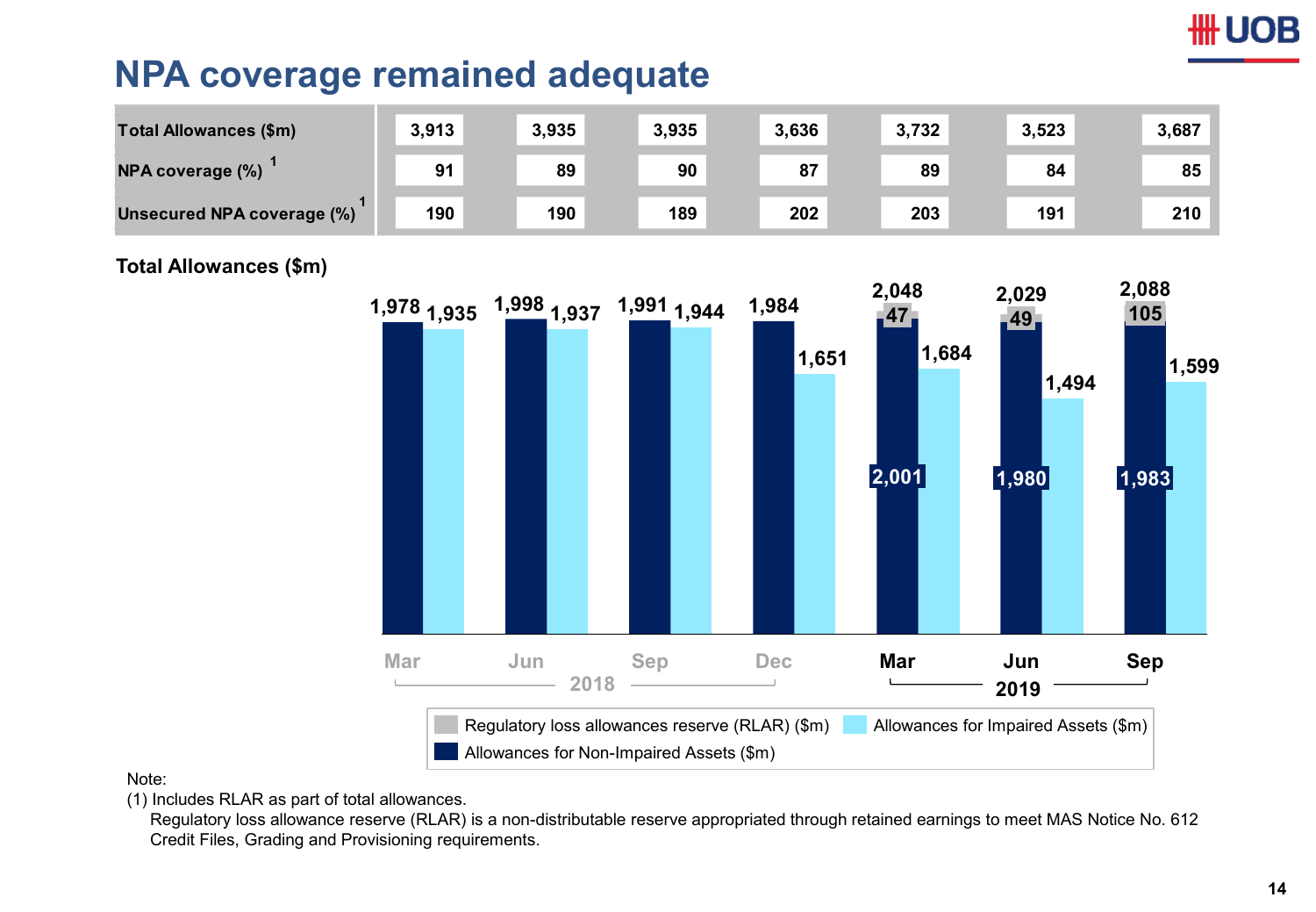

#### **Loan growth slowing in line with softening environment**

|                    | <b>Sep-19 Sep-18</b> |                 | $+/(-)$        | <b>Jun-19</b>   | $+/(-)$        |
|--------------------|----------------------|-----------------|----------------|-----------------|----------------|
| <b>Gross Loans</b> | \$ <sub>b</sub>      | \$ <sub>b</sub> | $\frac{0}{0}$  | \$ <sub>b</sub> | $\frac{0}{6}$  |
| Singapore          | 141                  | 133             | $6\phantom{1}$ | 142             | (0)            |
| Regional:          | 105                  | 95              | 10             | 101             | $\overline{4}$ |
| Malaysia           | 29                   | 29              | $\overline{2}$ | 29              | $\overline{2}$ |
| <b>Thailand</b>    | 19                   | 16              | 16             | 18              | 5              |
| Indonesia          | 12                   | 11              | $6\,$          | 11              | 3              |
| China $(1)$        | 45                   | 39              | 15             | 43              | 5              |
| <b>Others</b>      | 29                   | 27              | $\overline{7}$ | 30              | (5)            |
| <b>Total</b>       | 275                  | 255             | 8              | 273             | 1              |

Note: 1. Comprise Mainland China, Hong Kong SAR and Taiwan

Loans by geography are classified according to where credit risks reside, largely represented by the borrower's country of incorporation / operation for non-individuals and residence for individuals.

Group Retail Group Wholesale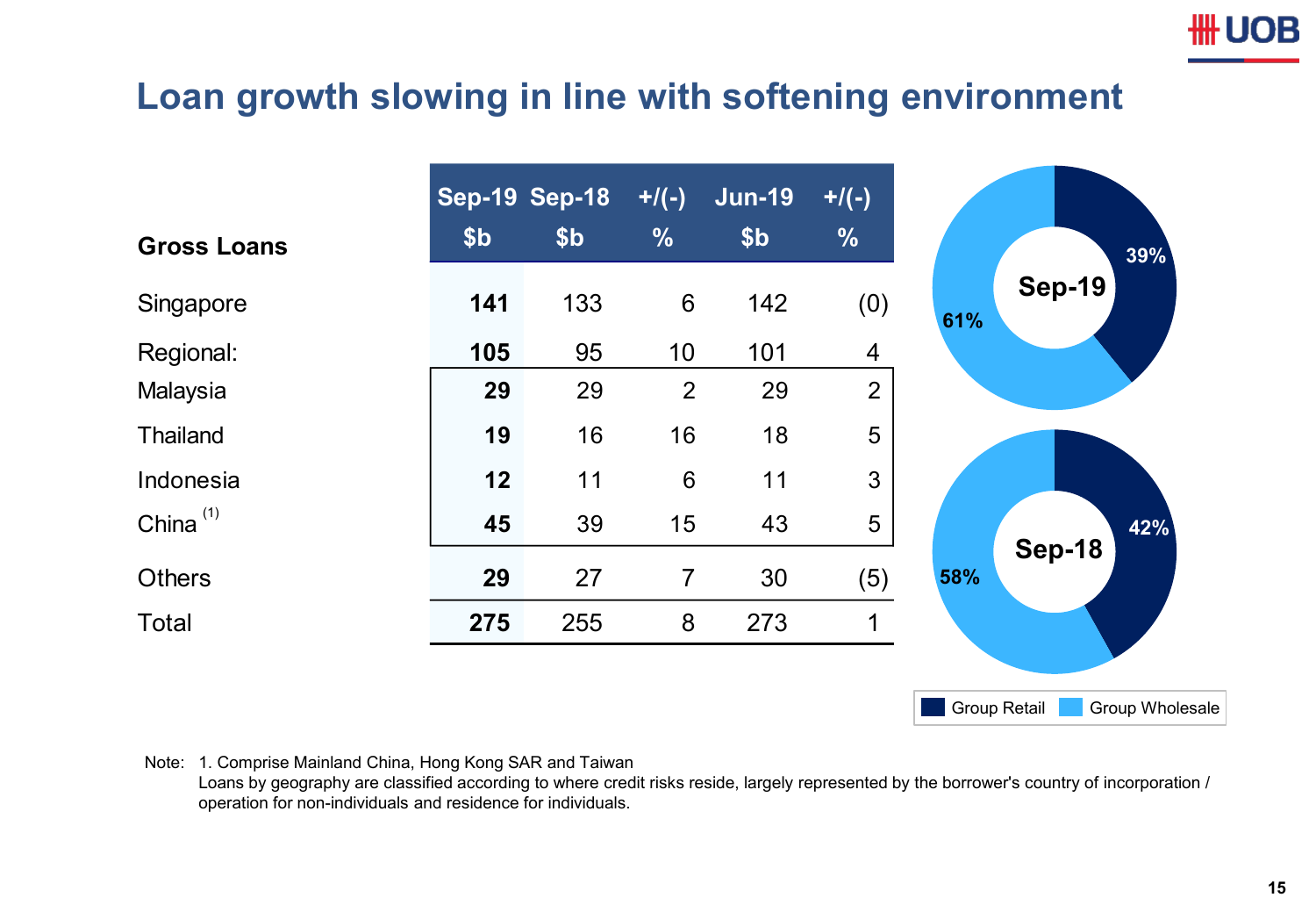#### **Deposits grew in tandem with loan growth**

|                                  | \$b | Sep-19 Sep-18 +/(-) Jun-19<br>\$b | $\frac{9}{6}$  | \$ <sub>b</sub> | $+$ /(-)<br>$\frac{9}{6}$ |
|----------------------------------|-----|-----------------------------------|----------------|-----------------|---------------------------|
| <b>Customer Deposits</b>         |     |                                   |                |                 |                           |
| Singapore                        | 199 | 197                               | 1              | 203             | (2)                       |
| Regional:                        | 82  | 75                                | 10             | 79              | 4                         |
| Malaysia                         | 31  | 30                                | $\overline{2}$ | 30              | $\mathbf 1$               |
| <b>Thailand</b>                  | 22  | 18                                | 25             | 20              | 8                         |
| Indonesia                        | 8   | $\overline{7}$                    | 5              | 7               | 3                         |
| China $(1)$                      | 22  | 20                                | 11             | 21              | 3                         |
| <b>Others</b>                    | 23  | 22                                | $\overline{7}$ | 23              | 3                         |
| Total customer deposits          | 304 | 294                               | 4              | 305             | (0)                       |
| Wholesale funding <sup>(2)</sup> | 52  | 41                                | 29             | 52              | $\overline{2}$            |
| <b>Total funding</b>             | 357 | 334                               | 7              | 356             | 0                         |



Notes: 1. Comprise Mainland China, Hong Kong SAR and Taiwan

2. Comprise debt issuances, perpetual capital securities and interbank liabilities.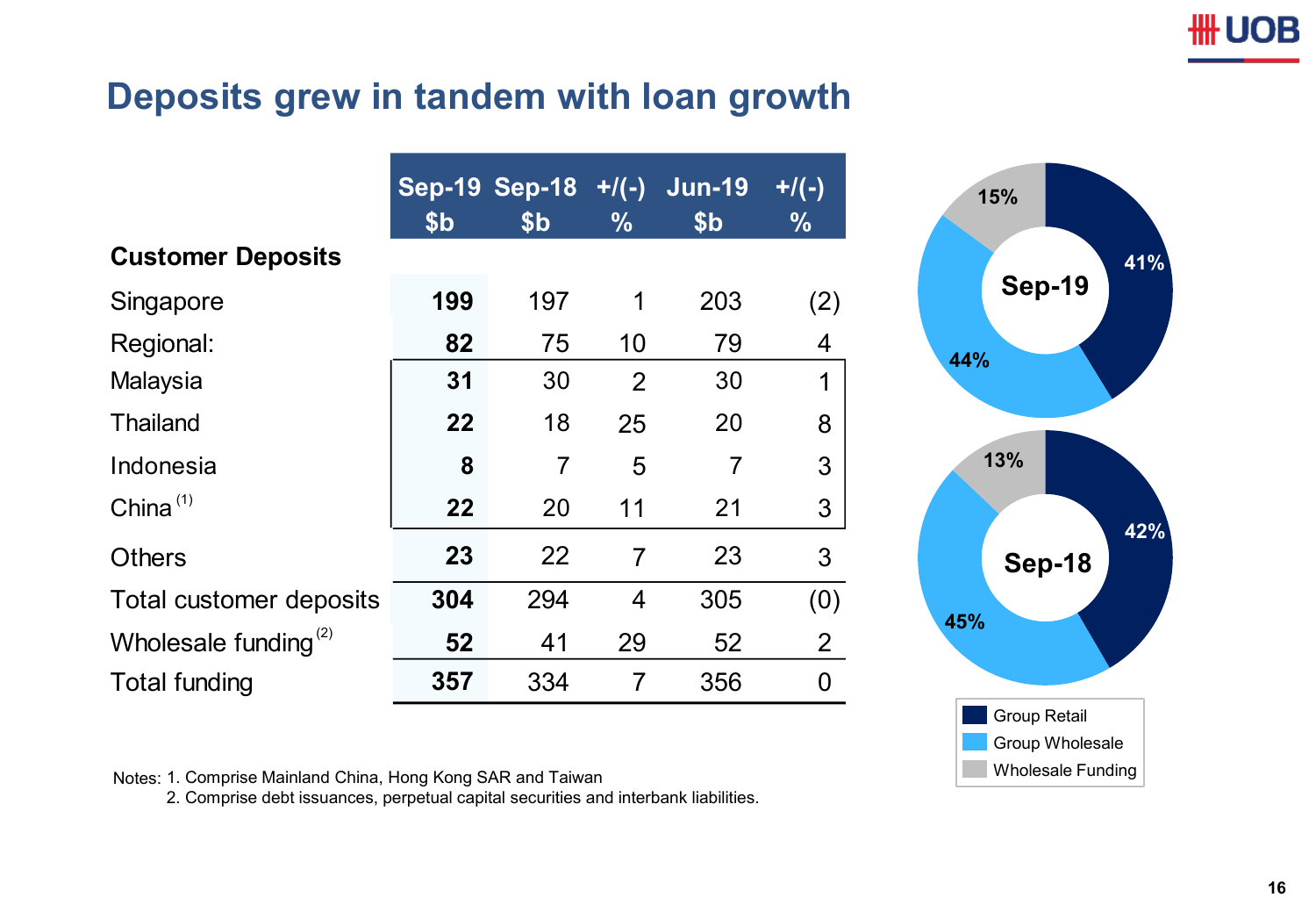## **III UOB**

## **Stable liquidity position with average LCR at 144% and NSFR at 107%**

#### **Customer Loans and Deposits; LDR, LCR and NSFR**

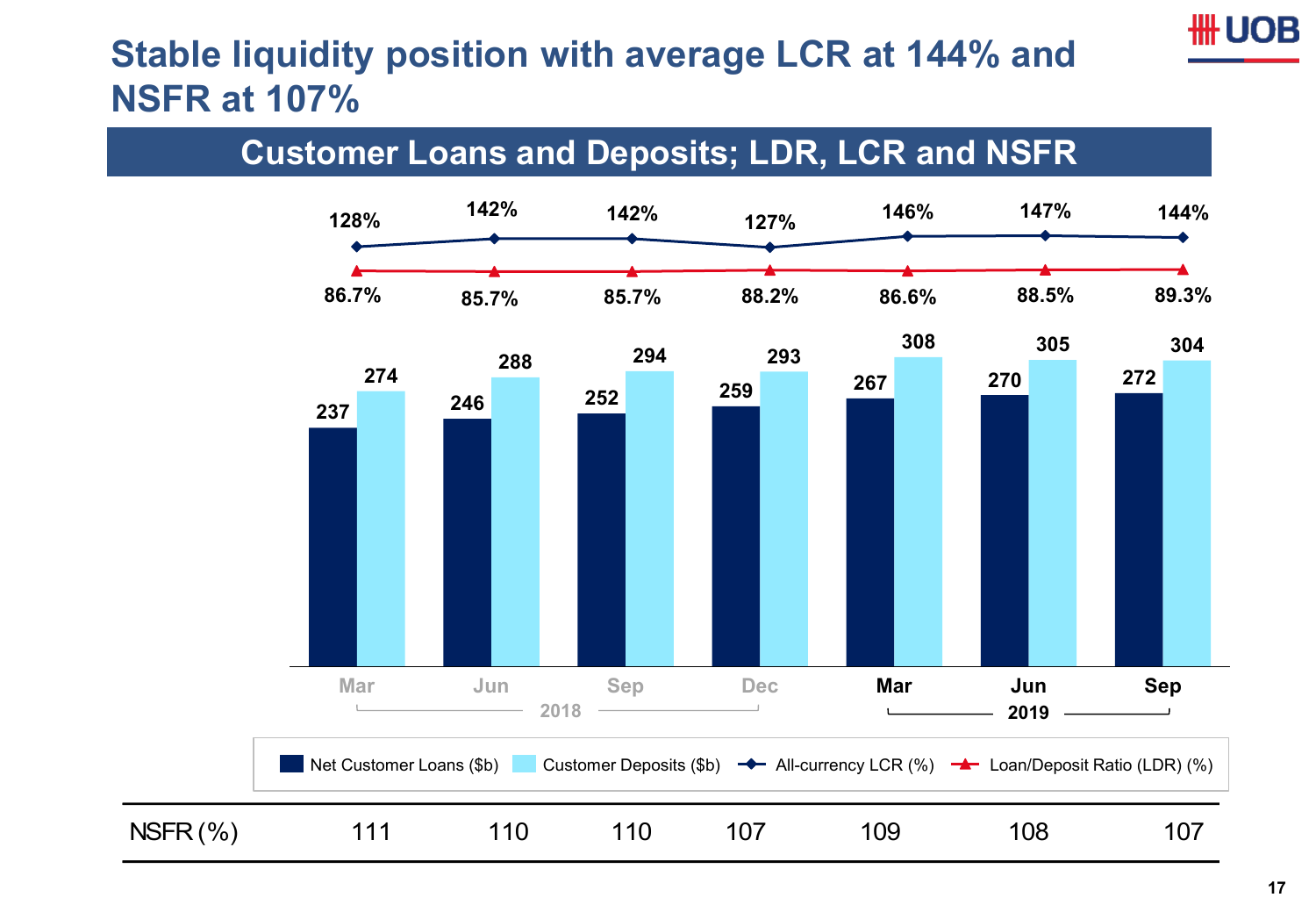#### **HH UOB**

#### **Strong capital and leverage ratios**

#### **Capital Adequacy Ratios (CAR) and RoRWA**

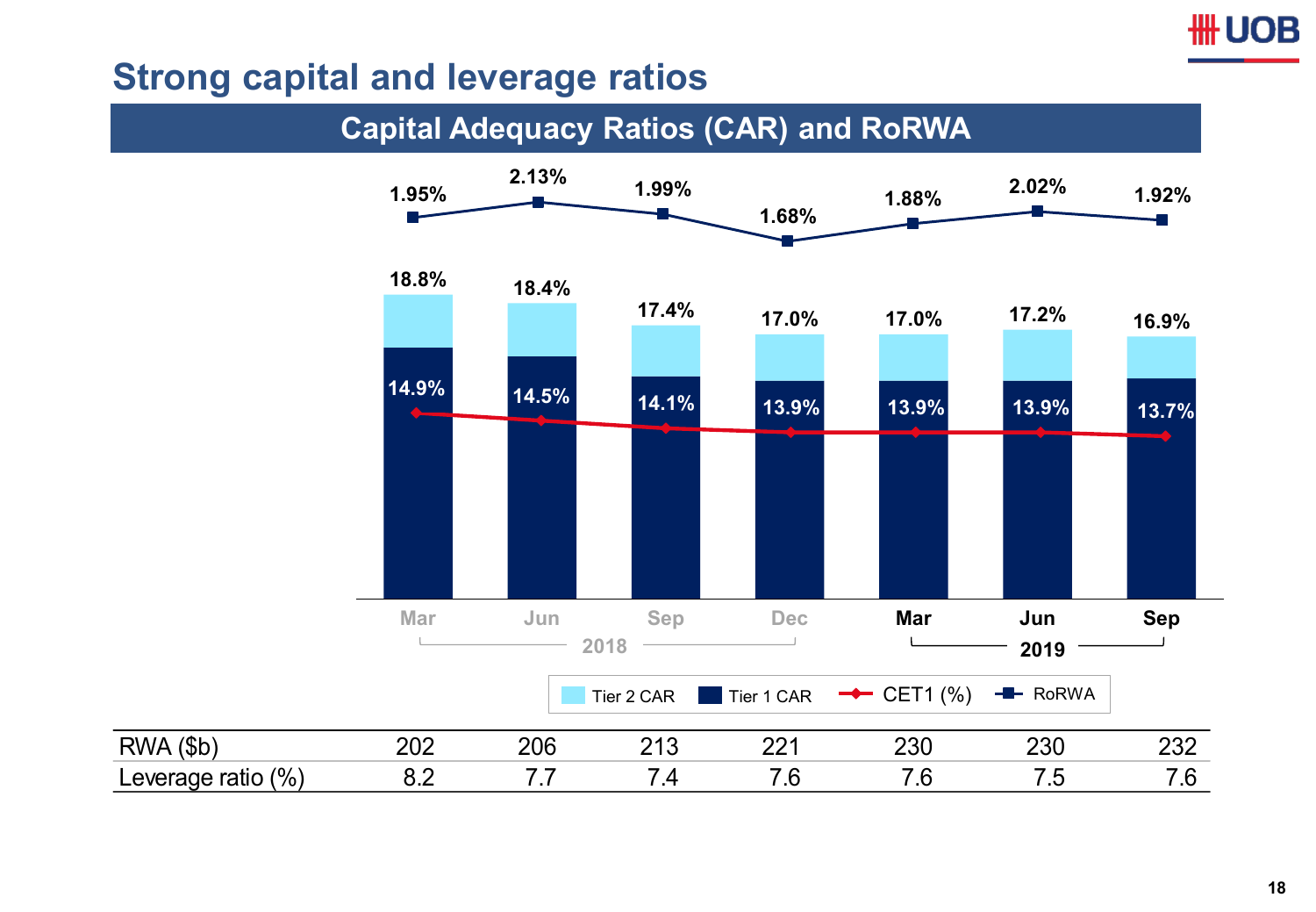

# **Appendix :**

### **Performance of Major Territories**

- Singapore
- Malaysia
- Thailand
- Indonesia
- China

# **Exposure to China**

**HH UOB**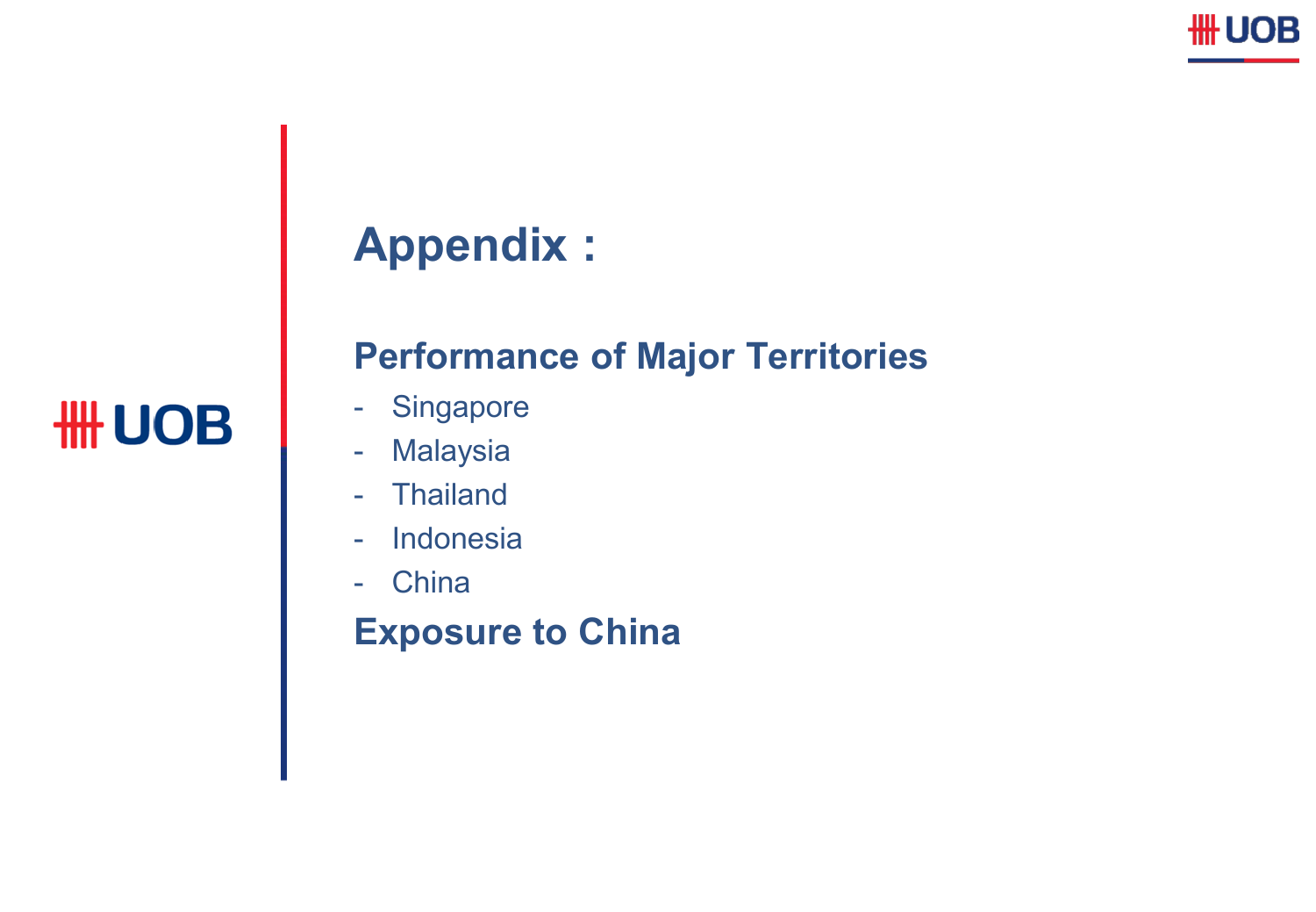## **Singapore – Key Financials**

|                               | 9M19          | <b>9M18</b>    | $+$ /(-)       | <b>3Q19</b> | <b>2Q19</b>    | $+/(-)$  |
|-------------------------------|---------------|----------------|----------------|-------------|----------------|----------|
|                               | $\mathsf{Sm}$ | $\mathsf{S}$ m | $\frac{9}{6}$  | \$m\$       | $\mathsf{S}$ m | $\%$     |
| Net interest income           | 2,855         | 2,631          | 9              | 968         | 970            | (0)      |
| Net fee income                | 923           | 908            | $\overline{2}$ | 336         | 305            | 10       |
| Other non-interest income     | 628           | 372            | 69             | 201         | 228            | (12)     |
| <b>Total income</b>           | 4,406         | 3,911          | 13             | 1,505       | 1,503          | $\bf{0}$ |
| Less: Expenses                | 1,887         | 1,710          | 10             | 635         | 645            | (2)      |
| <b>Operating profit</b>       | 2,519         | 2,201          | 14             | 869         | 858            | 1        |
| <b>Less: Total allowances</b> | 106           | 71             | 50             | 54          | (9)            | >100     |
| Add: Assoc & JV               | 35            | 52             | (33)           | 13          | 9              | 50       |
| <b>Profit before tax</b>      | 2,449         | 2,183          | 12             | 829         | 876            | (5)      |
| Financial indicators (%)      |               |                |                |             |                |          |
| Net interest margin           | 1.50          | 1.49           |                | 1.49        | 1.53           |          |
| Cost/Income ratio             | 42.8          | 43.7           |                | 42.2        | 42.9           |          |
| Customer loans (net) - \$b ^  | 160.3         | 148.9          | 8%             | 160.3       | 160.4          | $(0\%)$  |
| Loan/Deposit ratio            | 80.5          | 75.5           |                | 80.5        | 79.0           |          |
| NPL ratio ^                   | 1.6           | 1.9            |                | 1.6         | 1.5            |          |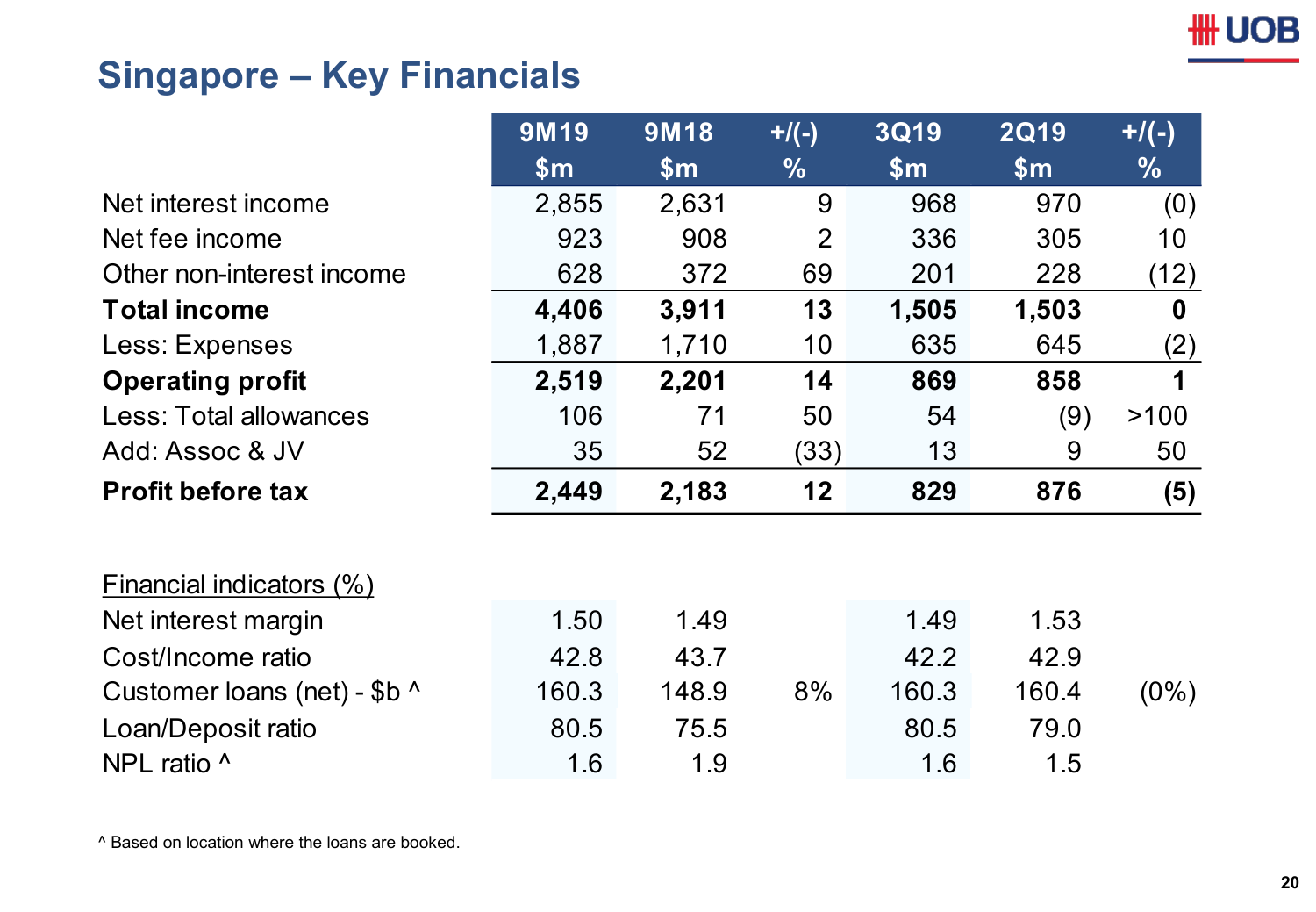#### **Malaysia – Key Financials**

|                               | 9M19  | 9M18  | $+$ /(-)       | <b>3Q19</b> | <b>2Q19</b> | $+$ /(-)       |
|-------------------------------|-------|-------|----------------|-------------|-------------|----------------|
|                               | RM'm  | RM'm  | $\frac{0}{0}$  | RM'm        | RM'm        | $\frac{0}{6}$  |
| Net interest income           | 1,648 | 1,635 | 1              | 564         | 538         | 5              |
| Net fee income                | 440   | 450   | (2)            | 171         | 141         | 21             |
| Other non-interest income     | 315   | 265   | 19             | 110         | 104         | 6              |
| <b>Total income</b>           | 2,403 | 2,350 | $\overline{2}$ | 845         | 783         | 8              |
| Less: Expenses                | 949   | 880   | 8              | 327         | 320         | $\overline{2}$ |
| <b>Operating profit</b>       | 1,454 | 1,470 | (1)            | 518         | 463         | 12             |
| <b>Less: Total allowances</b> | 144   | 137   | 5              | 59          | 78          | (24)           |
| <b>Profit before tax</b>      | 1,310 | 1,333 | (2)            | 459         | 385         | 19             |
| Profit before tax (S\$m)      | 432   | 447   | (3)            | 152         | 126         | 20             |
| Average Exchange rate         | 3.03  | 2.98  |                | 3.03        | 3.05        |                |
| Financial indicators (%)      |       |       |                |             |             |                |
| Net interest margin           | 1.95  | 2.09  |                | 1.93        | 1.95        |                |
| Cost/Income ratio             | 39.5  | 37.4  |                | 38.7        | 40.9        |                |
| Customer loans (net) - RM'b ^ | 90.9  | 88.7  | 2%             | 90.9        | 90.5        | $0\%$          |
| Loan/Deposit ratio            | 98.3  | 97.9  |                | 98.3        | 98.2        |                |
| NPL ratio ^                   | 1.8   | 1.8   |                | 1.8         | 1.7         |                |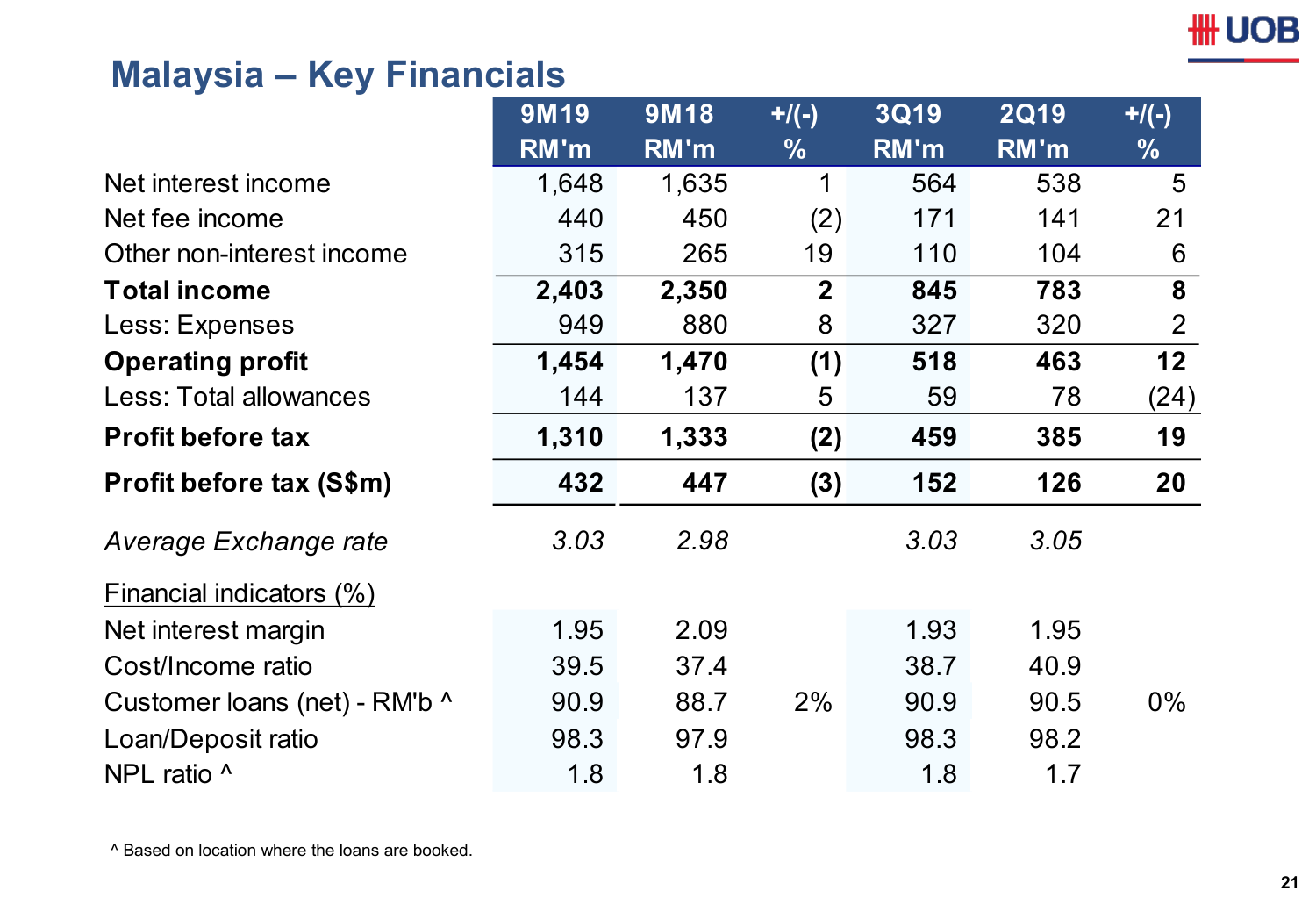#### **Thailand – Key Financials**

|                                | 9M19   | 9M18   | $+$ /(-)      | <b>3Q19</b> | <b>2Q19</b> | $+$ /(-)       |
|--------------------------------|--------|--------|---------------|-------------|-------------|----------------|
|                                | THB'm  | THB'm  | $\frac{0}{0}$ | THB'm       | THB'm       | $\frac{0}{0}$  |
| Net interest income            | 13,008 | 12,568 | 4             | 4,345       | 4,355       | (0)            |
| Net fee income                 | 3,933  | 3,655  | 8             | 1,395       | 1,299       | 7              |
| Other non-interest income      | 1,069  | 802    | 33            | 397         | 361         | 10             |
| <b>Total income</b>            | 18,010 | 17,025 | 6             | 6,137       | 6,015       | $\overline{2}$ |
| Less: Expenses                 | 11,256 | 9,907  | 14            | 3,885       | 3,720       | 4              |
| <b>Operating profit</b>        | 6,754  | 7,118  | (5)           | 2,252       | 2,295       | (2)            |
| Less: Total allowances         | 2,088  | 1,943  | 7             | 1,313       | 869         | 51             |
| <b>Profit before tax</b>       | 4,666  | 5,175  | (10)          | 939         | 1,426       | (34)           |
| Profit before tax (S\$m)       | 203    | 216    | (6)           | 42          | 62          | (32)           |
| Average Exchange rate          | 23.00  | 23.91  |               | 22.34       | 23.05       |                |
| Financial indicators (%)       |        |        |               |             |             |                |
| Net interest margin            | 3.29   | 3.37   |               | 3.11        | 3.31        |                |
| Cost/Income ratio              | 62.5   | 58.2   |               | 63.3        | 61.8        |                |
| Customer loans (net) - THB'b ^ | 397.2  | 363.7  | 9%            | 397.2       | 386.5       | 3%             |
| Loan/Deposit ratio             | 81.9   | 87.5   |               | 81.9        | 83.9        |                |
| NPL ratio ^                    | 2.7    | 2.6    |               | 2.7         | 2.8         |                |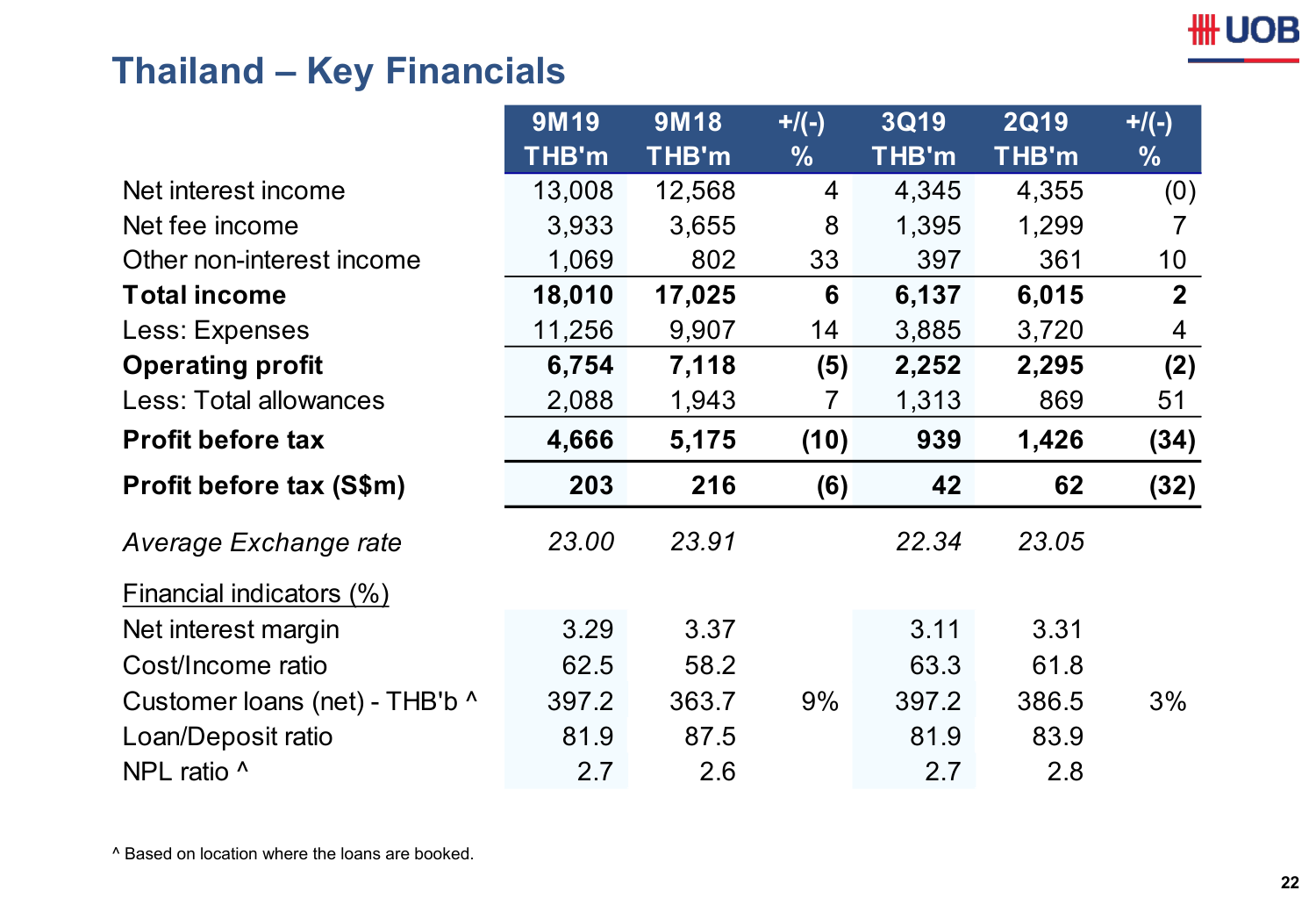## **Indonesia – Key Financials**

|                                 | 9M19         | 9M18         | $+$ /(-)       | <b>3Q19</b>  | <b>2Q19</b>  | $+$ /(-)      |
|---------------------------------|--------------|--------------|----------------|--------------|--------------|---------------|
|                                 | <b>IDR'b</b> | <b>IDR'b</b> | $\frac{0}{0}$  | <b>IDR'b</b> | <b>IDR'b</b> | $\frac{0}{0}$ |
| Net interest income             | 2,507        | 2,487        | 1              | 820          | 827          | (1)           |
| Net fee income                  | 617          | 576          | 7              | 228          | 196          | 16            |
| Other non-interest income       | 627          | 393          | 60             | 249          | 198          | 26            |
| <b>Total income</b>             | 3,751        | 3,456        | 9              | 1,297        | 1,221        | 6             |
| Less: Expenses                  | 2,650        | 2,349        | 13             | 930          | 866          | 7             |
| <b>Operating profit</b>         | 1,101        | 1,107        | (1)            | 367          | 355          | $\mathbf{3}$  |
| <b>Less: Total allowances</b>   | 501          | 518          | (3)            | 141          | 178          | (21)          |
| Profit/(loss) before tax        | 600          | 589          | $\overline{2}$ | 226          | 177          | 28            |
| Profit/(loss) before tax (S\$m) | 58           | 56           | $\mathbf{3}$   | 22           | 17           | 29            |
| Average Exchange rate           | 10,341       | 10,465       |                | 10,251       | 10,326       |               |
| Financial indicators (%)        |              |              |                |              |              |               |
| Net interest margin             | 3.68         | 3.93         |                | 3.58         | 3.61         |               |
| Cost/Income ratio               |              |              |                |              |              |               |
|                                 | 70.6         | 68.0         |                | 71.7         | 70.9         |               |
| Customer loans (net) - IDR't ^  | 73.0         | 67.9         | 8%             | 73.0         | 72.0         | $1\%$         |
| Loan/Deposit ratio              | 92.3         | 84.6         |                | 92.3         | 92.3         |               |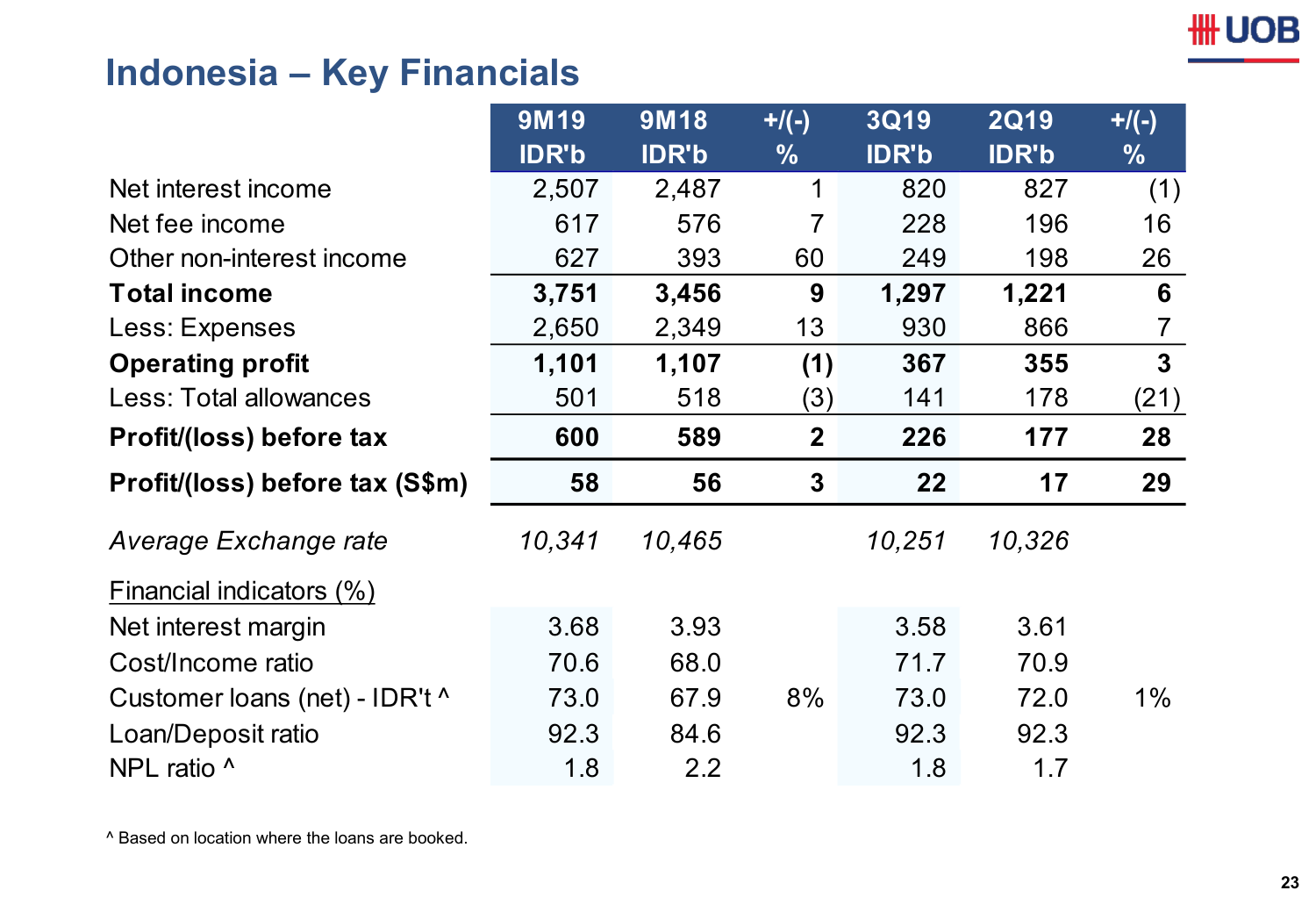## **China<sup>1</sup> - Key Financials**

|                              | <b>9M19</b>   | <b>9M18</b>   | $+$ /(-)      | <b>3Q19</b>   | <b>2Q19</b>   | $+$ /(-)      |
|------------------------------|---------------|---------------|---------------|---------------|---------------|---------------|
|                              | $\mathsf{Sm}$ | $\mathsf{Sm}$ | $\frac{0}{0}$ | $\mathsf{Sm}$ | $\mathsf{Sm}$ | $\frac{9}{6}$ |
| Net interest income          | 319           | 320           | (0)           | 121           | 106           | 14            |
| Net fee income               | 148           | 123           | 20            | 44            | 55            | (20)          |
| Other non-interest income    | 250           | 215           | 16            | 70            | 95            | (26)          |
| <b>Total income</b>          | 716           | 658           | 9             | 235           | 256           | (8)           |
| Less: Expenses               | 296           | 273           | 9             | 105           | 99            |               |
| <b>Operating profit</b>      | 420           | 387           | 9             | 129           | 157           | (18)          |
| Less: Total allowances       |               | 29            | (96)          | 15            | (27)          | >100          |
| Add: Assoc & JV              | (0)           | 29            | ( > 100)      | (0)           | 0             | (2100)        |
| <b>Profit before tax</b>     | 418           | 387           | 8             | 114           | 185           | (38)          |
| Financial indicators (%)     |               |               |               |               |               |               |
| Net interest margin          | 0.79          | 0.89          |               | 0.88          | 0.78          |               |
| Cost/Income ratio            | 41.4          | 41.4          |               | 44.9          | 38.6          |               |
| Customer loans (net) - \$b ^ | 35.7          | 32.3          | 11%           | 35.7          | 34.0          | 5%            |
| Loan/Deposit ratio           | 162.9         | 163.2         |               | 162.9         | 160.3         |               |
| NPL ratio ^                  | 0.2           | 0.2           |               | 0.2           | 0.2           |               |

Note: 1. Comprise Mainland China, Hong Kong SAR and Taiwan.